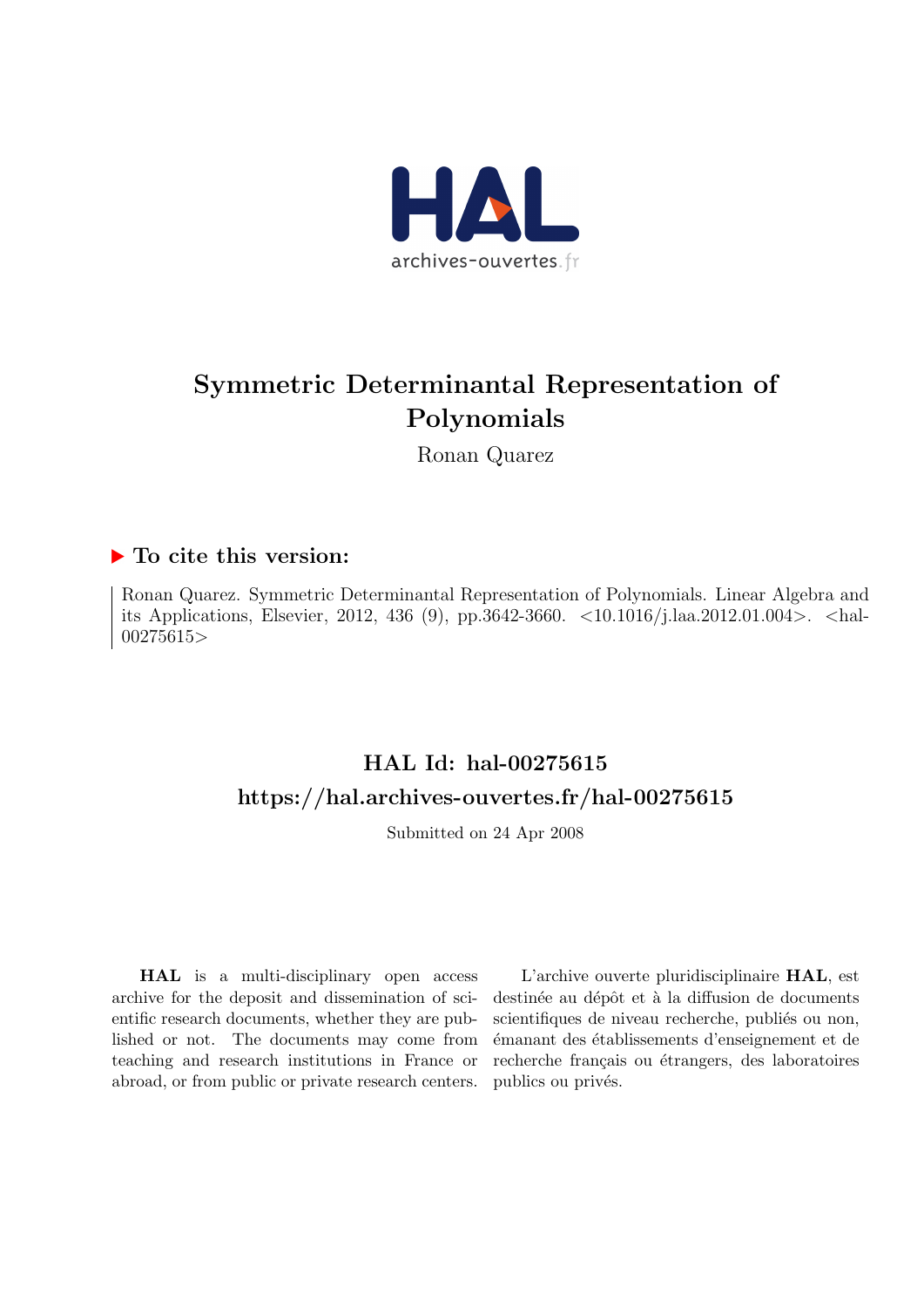# Symmetric Determinantal Representation of Polynomials

Ronan Quarez

IRMAR (CNRS, URA 305), Université de Rennes 1, Campus de Beaulieu 35042 Rennes Cedex, France

e-mail : ronan.quarez@univ-rennes1.fr

April 24, 2008

#### Abstract

We give an elementary proof, only using linear algebra, of a result due to Helton, Mccullough and Vinnikov, which says that any polynomial can be written as the determinant of a symmetric affine linear pencil.

Keywords : determinantal representation - linear pencil MSC Subject classification : 12 - 15

# Introduction

In [HMV, Theorem 14.1], it is stated that any polynomial  $p(x_1, \ldots, x_n)$  in n variables with real coefficients, has a symmetric determinantal representation. Namely, there are symmetric matrices  $A_0, A_1, \ldots, A_n$  with real coefficients such that

$$
p(x) = \det \left( A_0 + \sum_{i=1}^n A_i x_i \right)
$$

In fact, this result is established in a much more general setting, using the theory of systems realizations of noncommutative rational functions. Roughly speaking, the use of the theory of noncommutative rational series is sensible since there is a kind of homomorphism between the product of noncommutative rationnal series and the multiplication of matrices.

If  $n = 2$ , even much stronger results than the determinantal mentioned above has been obtained using tools of algebraic geometry (see [HV] for instance and confer to [HMV] for an exhaustive list of references on the subject). But these do not seem to generalize to higher dimension *n*.

In this paper, we inspire ourselves of several key steps performed in [HMV] to give a new proof of the result, dealing only with linear algebra and more precisely matrix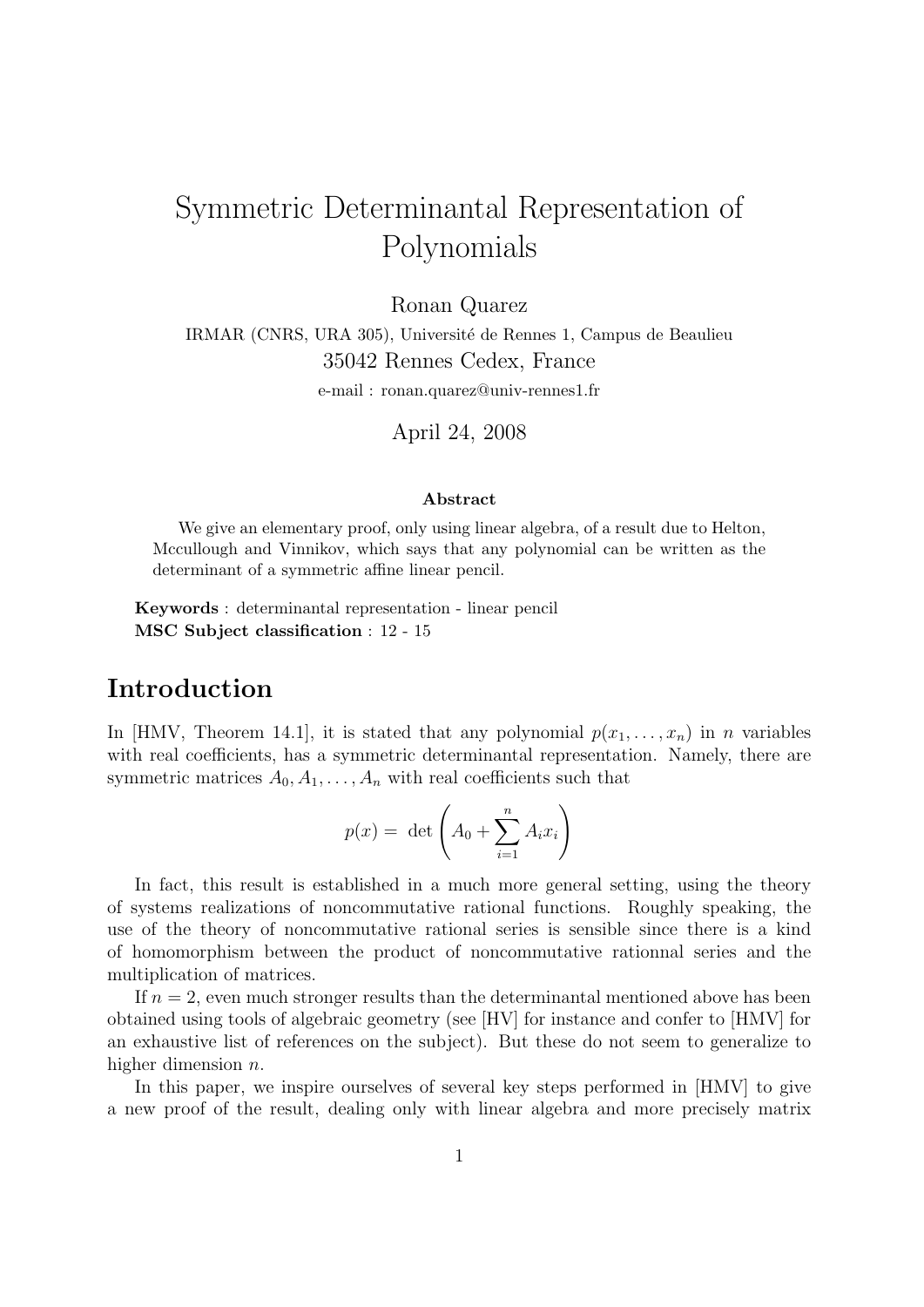computations. Moreover, the determinantal representation of polynomials we obtained in Theorem 3.4, can be realized by explicit formulas.

We also mention some variations : Theorem 4.1 for polynomial with coefficients over a ring, and Theorem 4.2 for noncommutative symmetric polynomials over the reals which can just be seen as a version of [HMV, Theorem 14.1].

## 1 Notations

Let R be a ring which shall be viewed as a ground ring of coefficients (it will often be the field of real numbers  $\mathbb{R}$ ).

Denote by  $R[x]$  the ring of all polynomials in n variables  $(x) = (x_1, \ldots, x_n)$  with  $\sum_{\alpha \in \mathbb{N}^n} a_{\alpha} x^{\alpha}$ , where  $a_{\alpha} \in R$  and  $x^{(\alpha_1, ..., \alpha_n)} = x_1^{\alpha_1} \times ... \times x_n^{\alpha_n}$ . For any *n*-tuple coefficients in R. A polynomial  $p(x) \in R[x]$  can be written as a finite sum  $p(x) =$  $\alpha = (\alpha_1, \ldots, \alpha_n) \in \mathbb{N}^n$ , we define the weight of  $\alpha$  by  $|\alpha| = \sum_{i=1}^n \alpha_i$ . We also consider the lexicographic ordering on monomials, meaning that  $x^{\alpha} > x^{\beta}$  if there is an integer  $i_0 \in \{1, \ldots, n\}$  such that  $\alpha_{i_0} > \beta_{i_0}$  and  $\alpha_i = \beta_i$  for all  $i = 1, \ldots, i_0 - 1$ .

We denote by  $\mathbb{S}R^{N\times N}$  the set of all symmetric matrices of size  $N\times N$  with entries in R. The identity and the null matrix of size N will be repectively denoted by  $\mathbf{Id}_N$ ,  $\mathbf{0}_N$ . A matrix J is called a *signature matrix* if it is a diagonal matrix with entries  $\pm 1$  onto the diagonal. Beware that there is a slight difference with [HMV], where a signature matrix *J* only satisfies  $J = J^t$  and  $J^t J = \mathbf{Id}$ .

An  $p \times q$  linear pencil  $L_M$  in the n indeterminates  $(x)$  is an expression of the form  $L_M(x) = M_1x_1 + \ldots + M_nx_n$  where  $M_1, \ldots, M_n$  are  $p \times q$  matrices with coefficients in R. Likewise, a  $p \times q$  affine linear pencil  $L_M$  is an expression of the form  $M_0 + L_M(x)$  where  $M_0$  is an  $p \times q$  matrix and  $L_M$  is a  $p \times q$  linear pencil. Moreover, the linear pencil will be said *symmetric* if all the matrices  $M_0, M_1, \ldots, M_n$  are symmetric.

Note also that, if we multiply the pencil  $L_M$  by two matrices P and Q, then we get a new pencil  $PL_MQ = L_{PMQ}$ .

We say that the polynomial  $p(x)$  has a *linear description*, if there are a linear pencil  $L_A$ , a  $N \times N$  signature matrix J, a  $1 \times N$  line matrix L, a  $1 \times N$  column matrix C, such that :

$$
p(x) = L(J - L_A(x))^{-1}C
$$

A linear description is called *symmetric* if  $L_A$  is symmetric and if  $C = L^t$ . It is called unitary if  $J = \mathbf{Id}_N$ .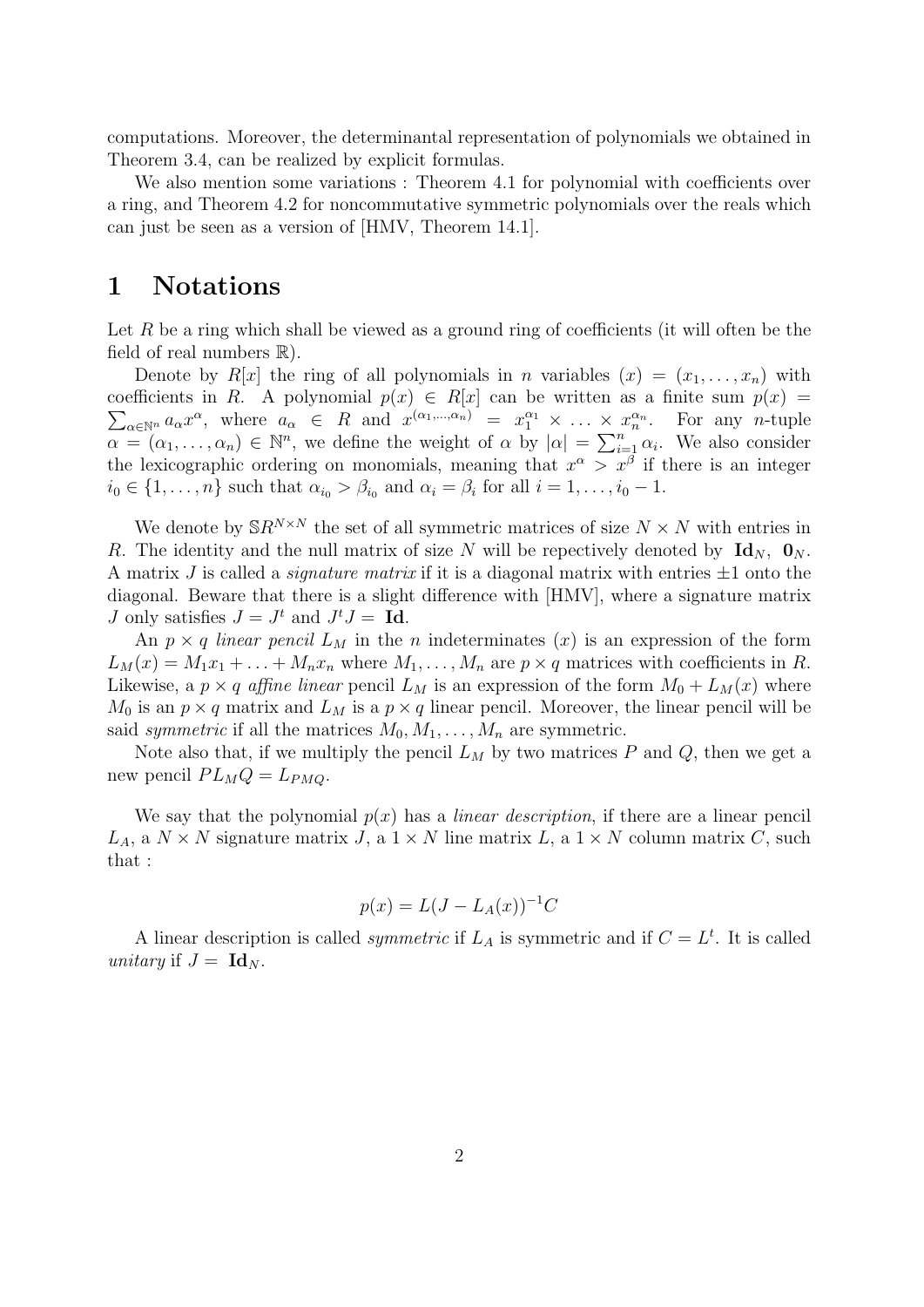# 2 From linear description to determinantal representation

### 2.1 Symmetrizable linear description

Roughly speaking, the idea of the proof of [HMV, Theorem 14.1] is the following. A classical theorem due to Schutzenberger [S] shows the existence, for any given polynomial  $q(x)$ , of a linear description  $q(x) = L(\text{Id} - L_A(x))^{-1}C$  which is minimal (we do not enter the detail of this minimality condition, confer to [HMV]). Then, one may derive another minimal linear description by transposition :  $q(x) = C^{t}(J - L_{A^{t}}(x))^{-1}L^{t}$ . By minimality, the result of Schutzenberger says that these two descriptions are similar, namely there is a unique invertible symmetric matrix S such that  $SC = L<sup>t</sup>$  and  $SL_A = (L_A)^t S$ . Note that  $SL_A = (L_A)^t S$  is equivalent to  $SA_i = A_i^t S$  for all  $i = 1 \dots n$ .

Then, by a formal process that we describe below, these properties allows one to derive a symmetric linear description of  $q(x)$ . It motivates our introduction of the notion of symmetrizable linear description.

**Definition 2.1** Let  $q(x)$  be a polynomial together with a unitary linear description:

$$
q(x) = L(\operatorname{Id} - L_A(x))^{-1}C
$$

where A has size  $N \times N$ , C has size  $N \times 1$  and L has size  $1 \times N$ . Let also S be a symmetric invertible matrix of size  $N \times N$  with entries in R.

Then, the linear description of  $q(x)$  is said S-symmetrizable if  $SL_A = (L_A)^t S$  and  $SC = L^t$ .

Under these assumptions, one may "symmetrize" the linear description of  $q(x)$ .

**Proposition 2.2** If a polynomial  $q(x)$  has an S-symmetrizable linear description, for a given invertible and symmetric matrix S, then it has a symmetric linear description.

*Proof*: We know that there is a matrix U and a signature matrix J, both of size  $N \times N$ , such that  $S = UJU^t$ . Then, we set  $\tilde{L} = L(U^{-1})^t$ , and  $L_{\tilde{A}}(x) = JU^tL_A(x)(U^{-1})^t$ .

It remains to check that

a) 
$$
q(x) = \widetilde{L}(J - L_{\widetilde{A}}(x))^{-1}(\widetilde{L})^t
$$

b)  $L_{\tilde{A}}(x)$  is a symmetric linear pencil.

Assertion a) comes from the identity

$$
J - L_{\widetilde{A}}(X) = JU^t(\ \mathbf{Id} - L_A(x))(U^t)^{-1}
$$

and hence

$$
(\mathbf{Id} - L_A(x))^{-1} = (U^{-1})^t (J - L_{\widetilde{A}}(x))^{-1} J U^t
$$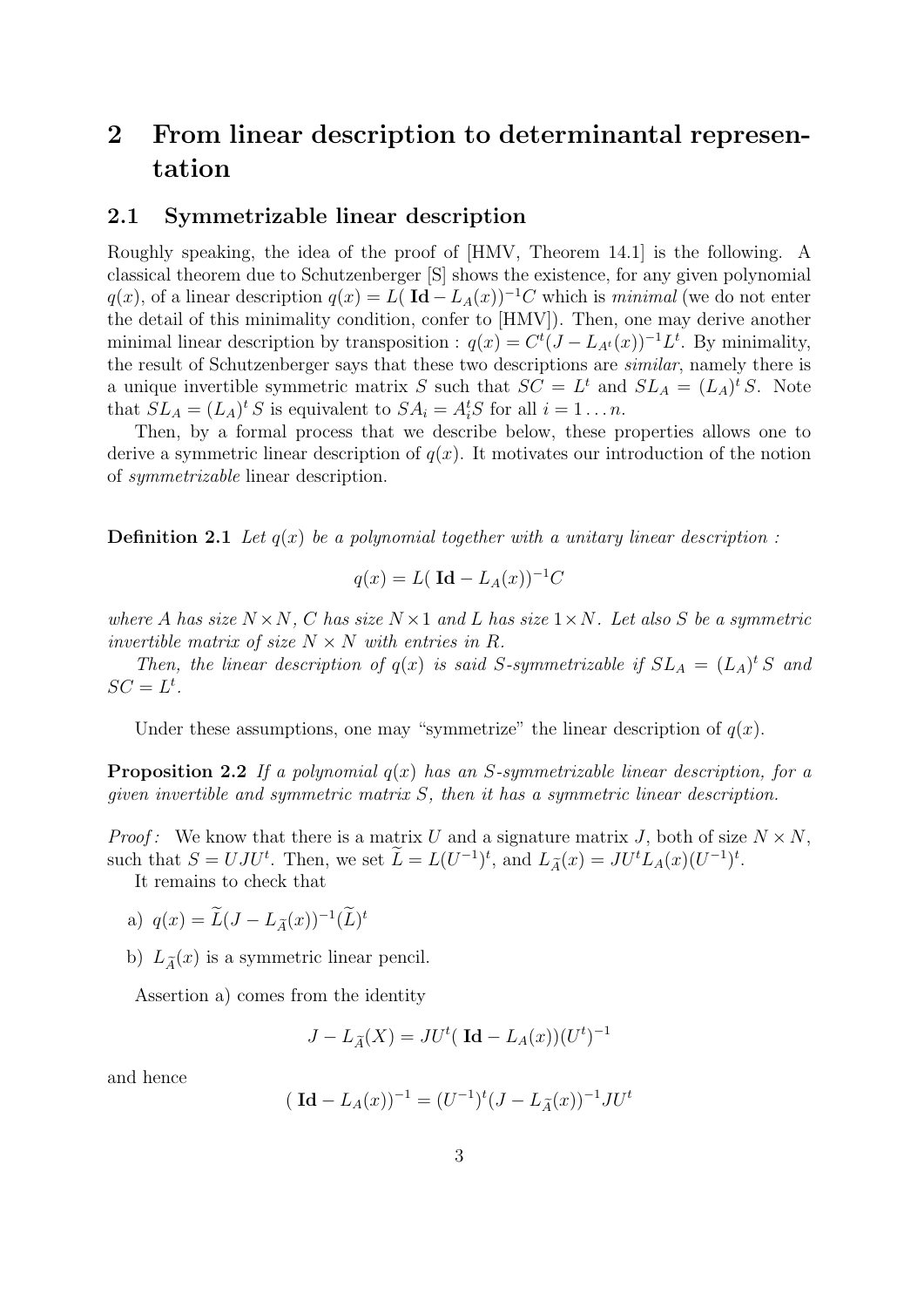Indeed, it is enough to remark that

$$
JU^tC = U^{-1}L^t = \widetilde{L}^t
$$

Now, to check assertion b), it is enough to compute

$$
(L_{\tilde{A}})^t U^t = U^{-1} (L_A)^t S = U^{-1} S L_A = U^{-1} U J U^t L_A = U^{-1} U J U^t L_A = L_{\tilde{A}} U^t
$$

We end this section with an important remark for the following :

**Remark 2.3** With the notations of the previous proof, note that if the matrix  $L_A$  is nilpotent, then so is the matrix  $J L_{\tilde{\lambda}}$ .

### 2.2 Schur complement and unipotent linear description

Again, we refer to [HMV] and more particularly to the proof of Theorem 14.1. One Technical key tool is Schur Complement, it appears in the "LDU decomposition" and the computation of the determinant.

We recall what will be needed in the following :

### Proposition 2.4 Schur Complement

Let the matrix  $M =$  $\begin{pmatrix} A & B \\ C & D \end{pmatrix}$  where  $A, B, C, D$  are matrices with entries in a general ring R and of size  $(p \times p)$ ,  $(p \times q)$ ,  $(q \times p)$ ,  $(q \times q)$  respectively. If A and D are invertible, then we have the identity :

$$
det(M) = det(D) det(A - BD^{-1}C) = det(A) det(D - CA^{-1}B)
$$

*Proof:* Since D is invertible, the Schur Complement of M relative to the  $(2, 2)$  entry is  $A - BD^{-1}C$ . We can write

$$
ML = \left(\begin{array}{cc} A - BD^{-1}C & BD^{-1} \\ \mathbf{0}_p & \mathbf{Id}_q \end{array}\right)
$$

where

$$
L = \left(\begin{array}{cc} \mathbf{Id}_p & \mathbf{0}_q \\ -D^{-1}C & D^{-1} \end{array}\right)
$$

Then,

$$
\det(M) = \det(D) \det(A - BD^{-1}C)
$$

Symmetrically, if A is invertible, considering the Schur complement relative to the  $(1,1)$  entry, we get

$$
\det(M) = \det(A) \det(D - CA^{-1}B)
$$

Before stating the result, we introduce the notion of unipotent linear description, to deal with a new hypothesis needed in the following.

⊓⊔

⊓⊔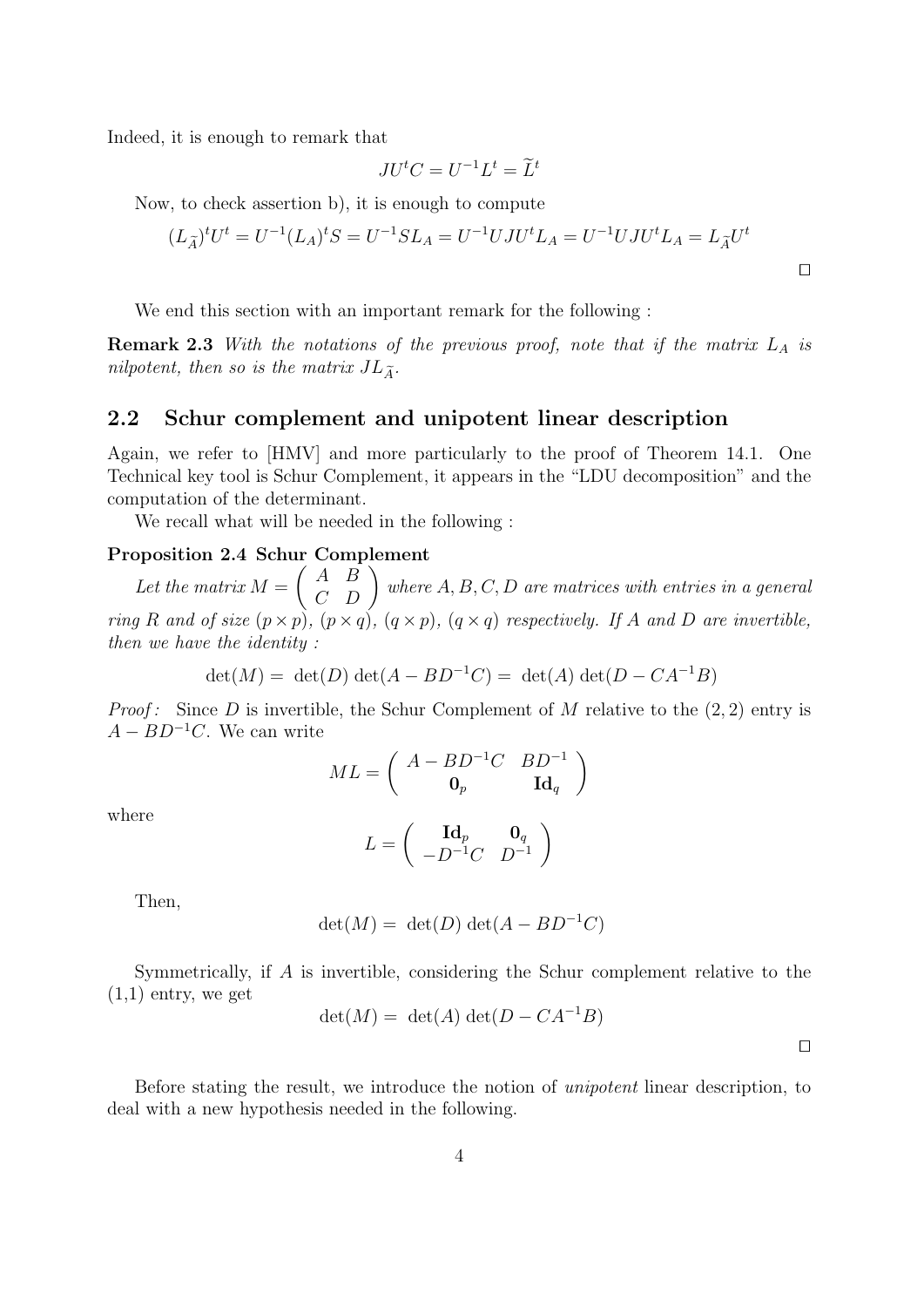**Definition 2.5** The linear description  $q(x) = L(J - L_A(x))^{-1}C$  is said to be unipotent if the matrix  $J_{A}$  is nilpotent.

In the proof of [HMV, Theorem 14.1.], the minimality condition of a linear description of  $q(x)$  implies that  $L_A$  is nilpotent and hence  $JL_{\tilde{A}}$  is also nilpotent (cf. remark 2.3).

All our results about determinantal representation of polynomials are based on the following

**Proposition 2.6** Assume that the polynomial  $q(x)$  admits a symmetric linear unipotent description. Namely,  $q(x) = C^{t}(J - L_{A}(x))^{-1}C$  where J is a signature matrix and A is symmetric. Then, we have the identity

$$
1 - q(x) = \det(J) \det(J - CC^t - L_A(x))
$$

*Proof*: Consider the following matrix of size  $(N + 1) \times (N + 1)$ :

$$
G=\left(\begin{array}{cc}J-L_A(x)&C\\C^t&1\end{array}\right)
$$

The Schur complement relative to the entry  $(1, 1)$  gives

$$
\det(G) = \det(1 - C^t (J - L_A(x))^{-1} C) \det(J - L_A(x))
$$

The Schur complement relative to the entry (2, 2) gives

$$
\det(G) = \det(J - CC^t - L_A(x)) \det((1))
$$

But

$$
\det(J - L_A(x)) = \det(J) \det(\mathrm{Id} - L_{JA}(x)) = \det(J)
$$

since JA is nilpotent. And hence, we deduce that

$$
\det(1 - C^t (J - L_A(x))^{-1} C) = \det(J) \det(J - C C^t - L_A(x)) = 1 - q(x)
$$

⊓⊔

## 3 Symmetric determinantal representation

Having in mind the results of the previous sections, we naturally focus on the existence of linear symmetrizable unipotent descriptions.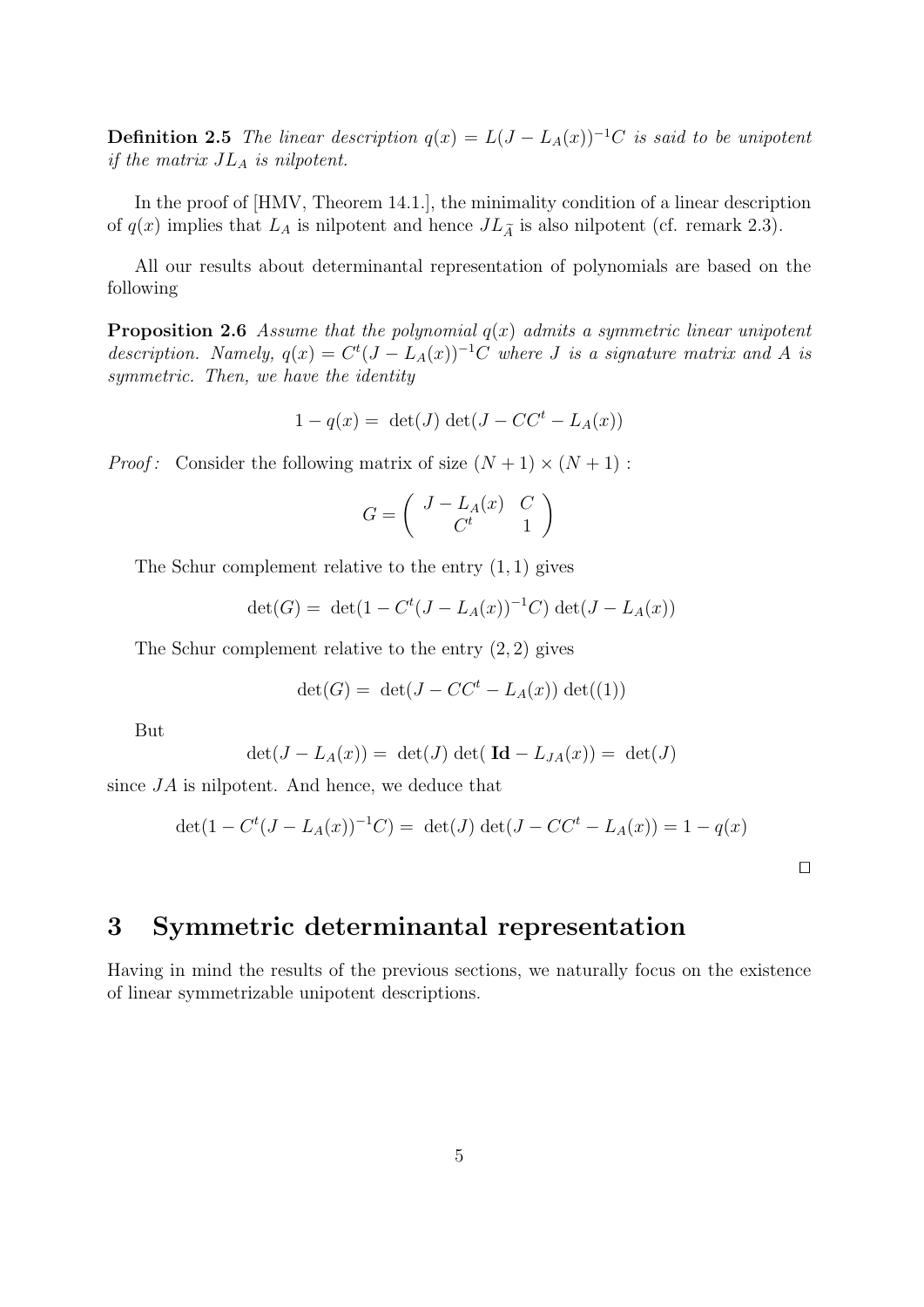### 3.1 Naive linear description

Let  $Q(x) = \sum_{|\alpha|=d} b_{\alpha} x^{\alpha}$  be a homogeneous polynomial of degree d. Let  $m_{k,n}$  be the number of monomials of degree k in n variables :  $m_{k,n} = \binom{n-1+k}{n-1}$  $n-1$  . Sometimes we will forget the number of variables n and simply write  $m_k$ .

Let us define some linear pencils  $L_{A_1}, \ldots, L_{A_d}$  given by :

$$
L_{A_1} = \begin{pmatrix} x_1 \\ \vdots \\ x_n \end{pmatrix},
$$

$$
L_{A_2} = \begin{pmatrix} x_1 \operatorname{Id}_n \\ x_2(\begin{bmatrix} 0_1 \mid \operatorname{Id}_{n-1} \end{bmatrix}) \\ \vdots \\ x_n(\begin{bmatrix} 0_{n-1} \mid \operatorname{Id}_1 \end{bmatrix}) \end{pmatrix}
$$

,

and more generally for  $k = 1...d$  and  $i = 1...n$  we set

$$
L_{A_k} = \left(\begin{array}{c} x_1(\mathbf{0}_{\alpha_{1,k}} \mid \mathbf{Id}_{\beta_{1,k}}) \\ \vdots \\ x_n(\mathbf{0}_{\alpha_{n,k}} \mid \mathbf{Id}_{\beta_{n,k}})) \end{array}\right),
$$

where  $\beta_{i,k} = m_{k-1,n-i+1} = \binom{n-i+k-1}{n-i}$  $n-i$ ) and  $\alpha_{i,k} + \beta_{i,k} = m_{k-1,n}$ 

Notice that the pencil  $L_{A_k}$  has size  $m_k \times m_{k-1}$  and that the product  $X_k = L_{A_k} \times$  $L_{A_{k-1}} \ldots \times L_{A_1}$  is a  $m_k \times 1$  matrix whose entries are all the monomials of degree k in n variables which appear ordered with respect to the lexicographic ordering.

**Example 3.1** For  $n = 3$ , we have

$$
L_{A_1} = \begin{pmatrix} x_1 \\ x_2 \\ x_3 \end{pmatrix}, \quad L_{A_2} = \begin{pmatrix} x_1 & 0 & 0 \\ 0 & x_1 & 0 \\ 0 & 0 & x_1 \\ 0 & x_2 & 0 \\ 0 & 0 & x_2 \\ 0 & 0 & x_3 \end{pmatrix}, \quad L_{A_2} L_{A_1} = \begin{pmatrix} x_1^2 \\ x_1 x_2 \\ x_1 x_3 \\ x_2^2 \\ x_2 x_3 \\ x_4^2 \end{pmatrix}.
$$

In the following we will use some sub-diagonal (and hence nilpotent) linear pencils of the form :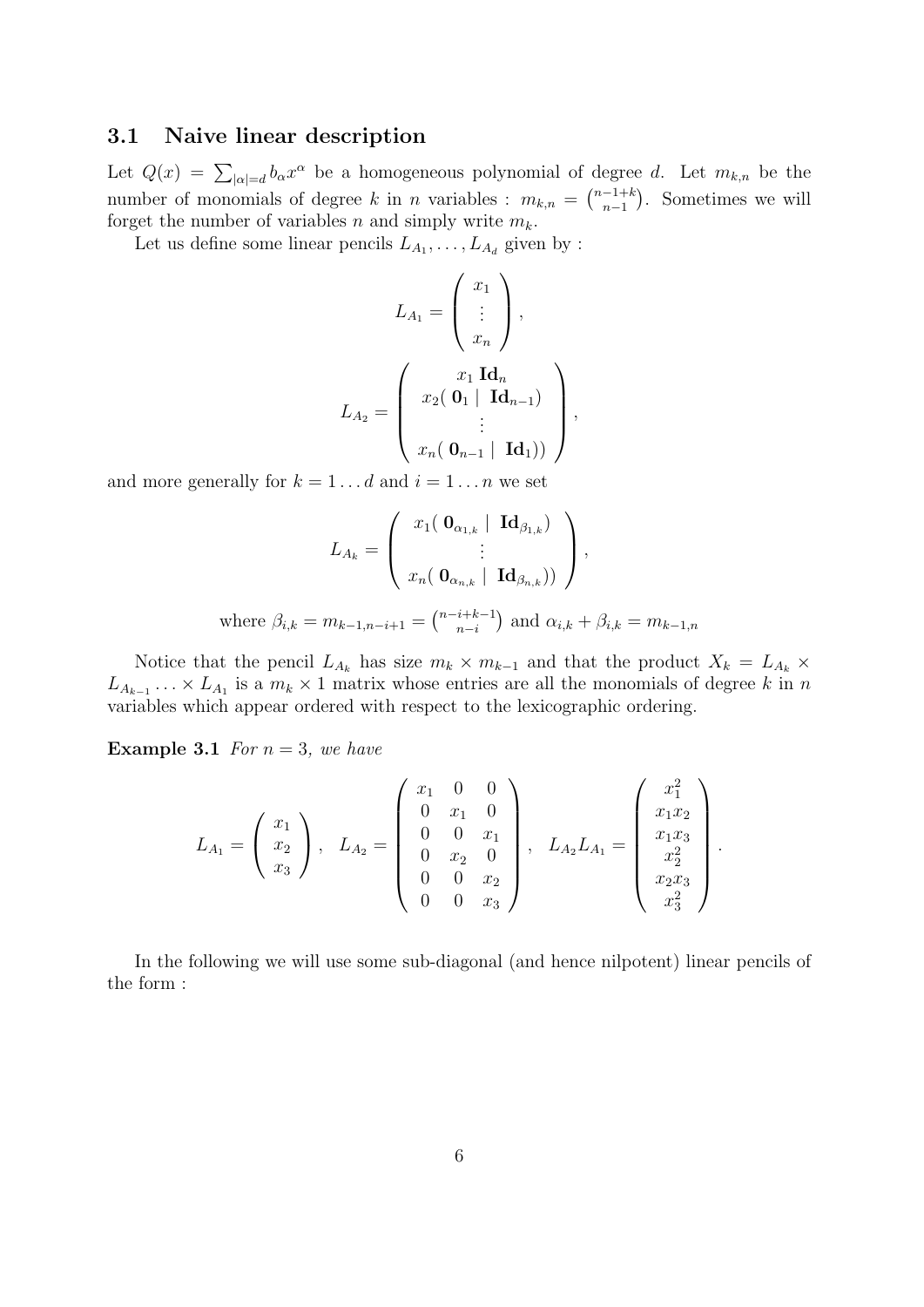$$
L_M(x) = SD(L_{M_1}, \ldots, L_{M_d}) = \left( \begin{array}{ccccc} 0 & 0 & 0 & \vdots & 0 & 0 & 0 \\ L_{M_1} & 0 & 0 & \vdots & 0 & 0 & 0 \\ 0 & L_{M_2} & 0 & \vdots & 0 & 0 & 0 \\ 0 & 0 & L_{M_3} & \vdots & 0 & 0 & 0 \\ \cdots & \cdots & \cdots & \vdots & \cdots & \cdots & \cdots \\ 0 & 0 & 0 & \vdots & L_{M_{d-1}} & 0 & 0 \\ 0 & 0 & 0 & \vdots & 0 & L_{M_d} & 0 \end{array} \right)
$$

where the  $L_{M_i}$ 's are themselves linear pencils.

With the choice  $L_{M_i} = L_{A_i}$ , an elementary computation gives the following linear description for a given polynomial  $q(x)$ :

$$
q(x) = (\bar{a}_0, \bar{a}_1 \dots, \bar{a}_d) (\mathbf{Id} - L_A(x))^{-1} (1, 0, \dots, 0)^t
$$

where  $\bar{a}_i = (a_{\gamma})_{|\gamma|=i}$  is the list of coefficients of the homogeneous component of  $Q(x)$  of degree *i*, ordered with respect to the lexicographic ordering on the variables  $(x_1, \ldots, x_n)$ .

Then, copying the proof of Proposition 2.6, we get that any polynomial of degree d in n variables has a determinantal but *not symmetric* representation of size  $1 + m_{1,n} + \ldots$  $m_{d,n} = m_{d,n+1} = \binom{n+d}{n}$  $\binom{+d}{n}$ .

If  $n = 1$  and  $p(x) = \sum_{i=0}^{d} a_i x_1^i$ , it yields the description

$$
p(x) = (a_0, \ldots, a_d) \left( \mathbf{Id}_{d+1} - \begin{pmatrix} 0 & \cdots & \cdots & 0 \\ x & \ddots & & \vdots \\ 0 & \cdots & \ddots & \vdots \\ \vdots & \ddots & \ddots & \ddots & \vdots \\ 0 & \cdots & 0 & x & 0 \end{pmatrix} \right)^{-1} \left( \begin{pmatrix} 1 \\ 0 \\ \vdots \\ 0 \end{pmatrix} \right)
$$

Note that the matrix

$$
S = \left(\begin{array}{cccc}0 & \ldots & 0 & 1 \\ \vdots & \ddots & \ddots & 0 \\ 0 & \ldots & \ddots & \vdots \\ 1 & 0 & \ldots & 0\end{array}\right)
$$

of size  $(d+1) \times (d+1)$  is symmetric invertible and such that  $SL_A = (L_A)^t S$ . Despite the fact that the condition  $SC = L<sup>t</sup>$  is not satisfied, we may conjecture that our naive linear description of  $p(x)$  is not far from being symmetrizable.

But, in the case of several variables  $(n > 1)$ , for this naive linear description is not any more a symmetric invertible matrix S such that  $SL_A = (L_A)^t S$ .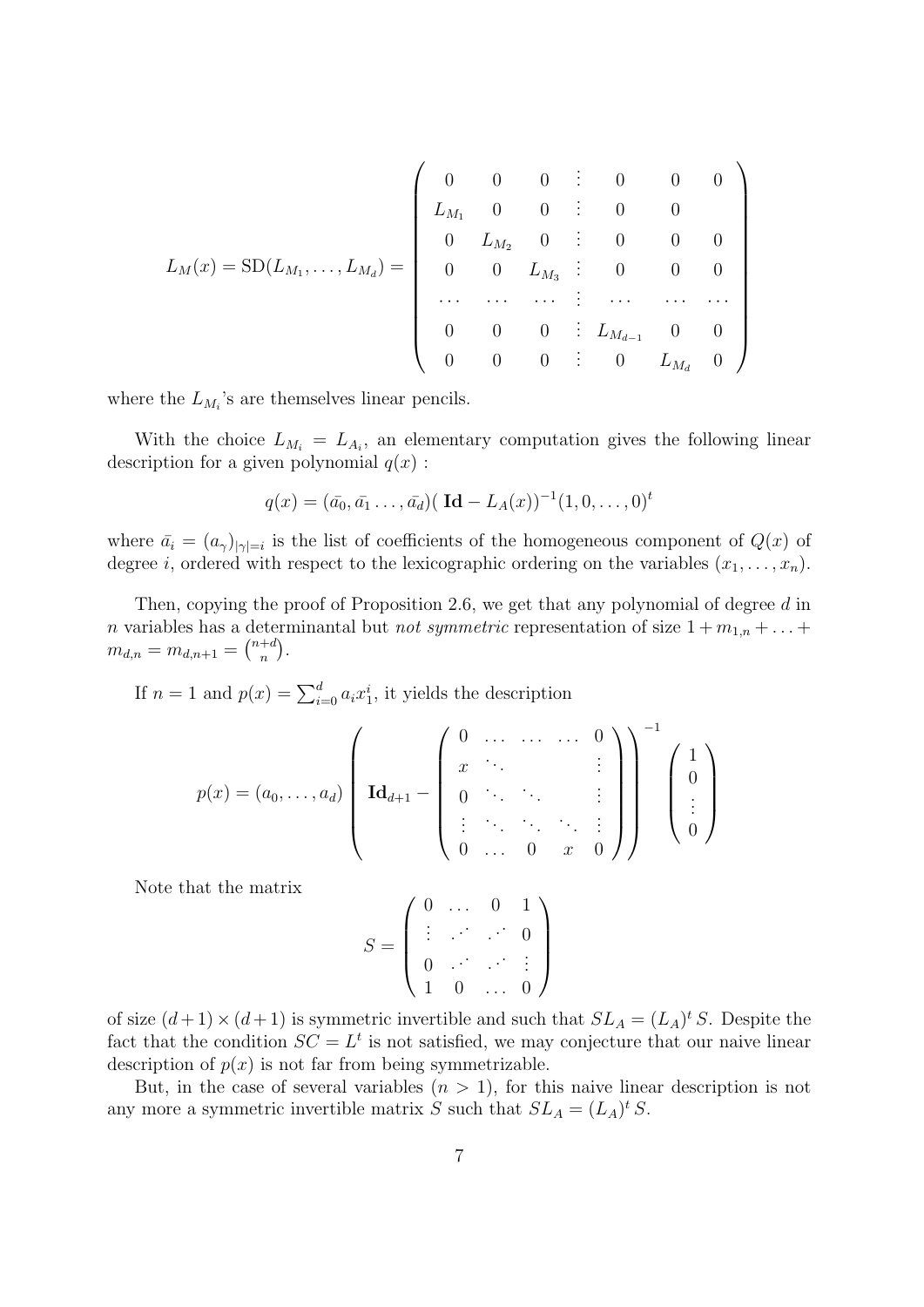For these reasons we change a bit this naive description to get a symmetrizable one. Our strategy will be to fix, a priori, particular matrices  $L_0$ ,  $C_0$  and S which fulfill some wanted conditions.

#### 3.2 Symmetrizable unipotent linear description

Now and in all the following, we consider a polynomial  $Q(x)$  homogeneous of odd degree  $d = 2e + 1$  and set  $N = 2\sum_{k=1}^{e} m_{k,n} = 2\binom{n+e}{n}$  $\binom{+e}{n}$ . Let  $(L_0) = (0, \ldots, 0, 1)$  and  $(C_0)^t = (1, 0, \ldots, 0)$  and

$$
S_N=\left(\begin{array}{ccccc} {\bf 0} & \cdots & \cdots & \cdots & \cdots & {\bf 0} & {\bf Id}_{m_0} \\ \vdots & & & & {\bf Id}_{m_1} & {\bf 0} \\ \vdots & & & & {\bf Id}_{m_k} & & \vdots \\ \vdots & & & & {\bf Id}_{m_k} & & \vdots \\ \vdots & & & & & \vdots \\ {\bf 0} & {\bf Id}_{m_1} & \cdots & & & & \vdots \\ {\bf Id}_{m_0} & {\bf 0} & \cdots & \cdots & \cdots & \cdots & {\bf 0} \end{array}\right)
$$

Let also  $L_B(x) = SD(B_1, \ldots, B_d)$  for some linear pencils  $B_1, \ldots, B_d$  to be determined such that

$$
Q(x) = L_0(\mathrm{Id} - L_B(x))^{-1}C_0
$$

Such a linear description will be called of type  $(L_0S_N C_0)$ . It obviously satisfies :

- 1)  $S_N$  is symmetric and invertible,
- 2)  $L_B$  is nilpotent,
- 3)  $S_N C_0 = (L_0)^t$ ,
- 4) The condition  $S_N L_B = (L_B)^t S_N$  is equivalent to  $L_{B_{d-i+1}} = L_{B_i}^t$  for all  $i = 1...d$ .

In all the following by symmetrizable descriptions, we always mean  $S_N$ -symmetrizable, i.e. with respect to the fixed matrix  $S_N$ . A linear description of type  $(L_0S_N C_0)$  satisfying condition 4) is clearly unipotent and symmetrizable. The following proposition establishes the existence of such a description.

**Proposition 3.2** Any homogeneous polynomial  $Q(x)$  of degree  $d = 2e + 1$  admits an  $S_N$ -symmetrizable unipotent linear description of type  $(L_0S_NC_0)$  and of size  $N=2\binom{n+e}{n}$  $\binom{+e}{n}$ .

*Proof:* We set  $L_{B_i} = L_{A_i}$  and  $L_{B_{e+i+1}} = L_{A_i^t}$  for  $i = 1 \ldots e$ . It remains to define  $L_{B_{e+1}}$  as a symmetric linear pencil satisfying  $Q(x) = \sum_{|\alpha|=d} b_{\alpha} x^{\alpha} = (X_e)^t L_{B_{e+1}}(X_e)$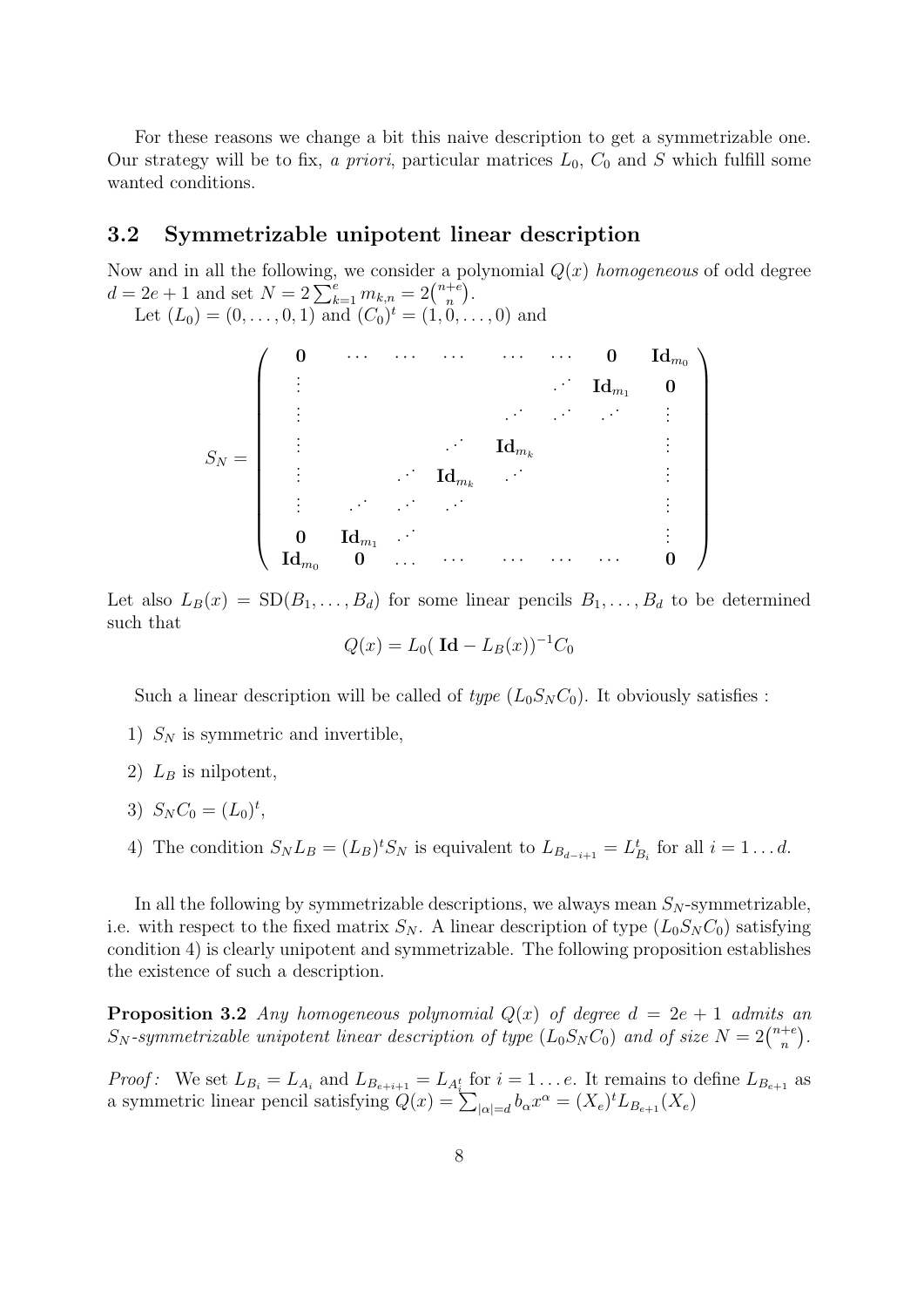We index our matrices by the set of all *n*-tuples  $\alpha = (\alpha_1, \dots, \alpha_n)$  such that  $|\alpha| = k$ which we order with respect to the lexicographic ordering. Let  $L_{B_{e+1}} = (\phi_{\alpha,\beta})_{|\alpha|=|\beta|=e}$ , with  $\phi_{\alpha,\beta} = \sum_{i=1}^n \lambda_{\alpha,\beta}^{(i)} b_{\alpha+\beta+\delta^{(i)}} x_i$ , where  $\delta^{(i)}$  is the *n*-tuple defined by  $\delta_j^{(i)} = \delta_{i,j}$  and the  $\lambda_{\alpha,\beta}^{(i)}$ 's are scalars to be determined.

We compute

$$
(X_e)^t L_{B_{e+1}}(X_e) = \sum_{|\gamma|=2e} \sum_{|\gamma|=2e} x^{\alpha} \phi_{\alpha,\beta} x^{\beta}
$$
  
= 
$$
\sum_{|\gamma|=2e} x^{\gamma} \sum_{\alpha+\beta=\gamma} \phi_{\alpha,\beta}
$$
  
= 
$$
\sum_{|\gamma|=2e+1} \left( \sum_{i \in \text{Supp}(\gamma)} \sum_{\alpha+\beta=\gamma-\delta^{(i)}} \lambda^{(i)}_{\alpha,\beta} \right) b_{\gamma} x^{\gamma}
$$

where  $\text{Supp}(\gamma)$  is the subset of the indexes  $i \in \{1, \ldots, n\}$  such that  $\gamma_i \neq 0$ .

Let  $\Lambda_{\gamma}^{(i)} = \sum_{\alpha+\beta=\gamma} \lambda_{\alpha,\beta}^{(i)}$ . We are reduced to find  $\lambda_{\alpha,\beta}^{(i)}$ 's such that, for all  $\gamma$  of weight  $2e + 1$ , we have

$$
\sum_{i \in \text{Supp}(\gamma)} \Lambda_{\gamma - \delta^{(i)}}^{(i)} = 1
$$

At this point, we shall say that there are a lot of possible choices for the linear pencil  $B_{e+1}$ . One solution can be obtained by setting, for each  $\gamma$ :

- (i) If  $i > \text{Supp}(\gamma)$ , then set  $\Lambda_{\gamma}^{(i)} = 0$  with for instance  $\lambda_{\alpha,\beta}^{(i)} = 0$  for all  $\alpha,\beta$ 's such that  $\alpha + \beta = \gamma$ .
- (ii) If  $i \leq \text{Supp}(\gamma)$ , let  $\alpha_0$  be the highest (for the lexicographic ordering) *n*-tuple such that there is  $\beta_0$  with  $\alpha_0 + \beta_0 = \gamma$ . If  $\alpha_0 = \beta_0$ , then set  $\lambda_{\alpha_0,\beta_0}^{(i)} = 1$ , otherwise set  $\lambda^{(i)}_{\alpha_0,\beta_0}=\lambda^{(i)}_{\beta_0,\alpha_0}=\frac{1}{2}$  $\frac{1}{2}$ . And the other  $\lambda_{\alpha,\beta}^{(i)}$ 's are set equal to 0. Then by construction, we get  $\Lambda_{\gamma}^{(i)}=1$ .

In conclusion, with this choice of  $L_{B_{e+1}}$  we get a symmetrizable unipotent linear description  $q(x) = L_0(\text{Id} - L_B(x))^{-1}C_0$ .

We give here some examples :

#### Example 3.3

i) If  $Q(x)$  is a homogeneous polynomial of degree  $d = 2e + 1$  in  $n = 2$  variables, then our choice of the  $\lambda_{\alpha,\beta}^{(i)}$  leads to

$$
L_{B_{e+1}} = \begin{pmatrix} b_{(2e,0)x_1} & \frac{b_{(2e-1,1)}x_1}{2} & \dots & \frac{b_{(e+2,e-2)}x_1}{2} & \frac{b_{(e+1,e-1)}x_1}{2} \\ \frac{b_{(2e-1,1)}x_1}{2} & 0 & \dots & 0 & \frac{b_{(e,e)}x_1}{2} \\ \vdots & \vdots & \ddots & \vdots & \vdots & \vdots \\ \frac{b_{(e+2,e-2)}x_1}{2} & 0 & \dots & 0 & \frac{b_{(2,2e-2)}x_1}{2} \\ \frac{b_{(e+1,e-1)}x_1}{2} & \frac{b_{(e,e)}x_1}{2} & \dots & \frac{b_{(2,2e-2)}x_1}{2} & b_{(1,2e-1)}x_1 + b_{(0,2e)}x_2 \end{pmatrix}
$$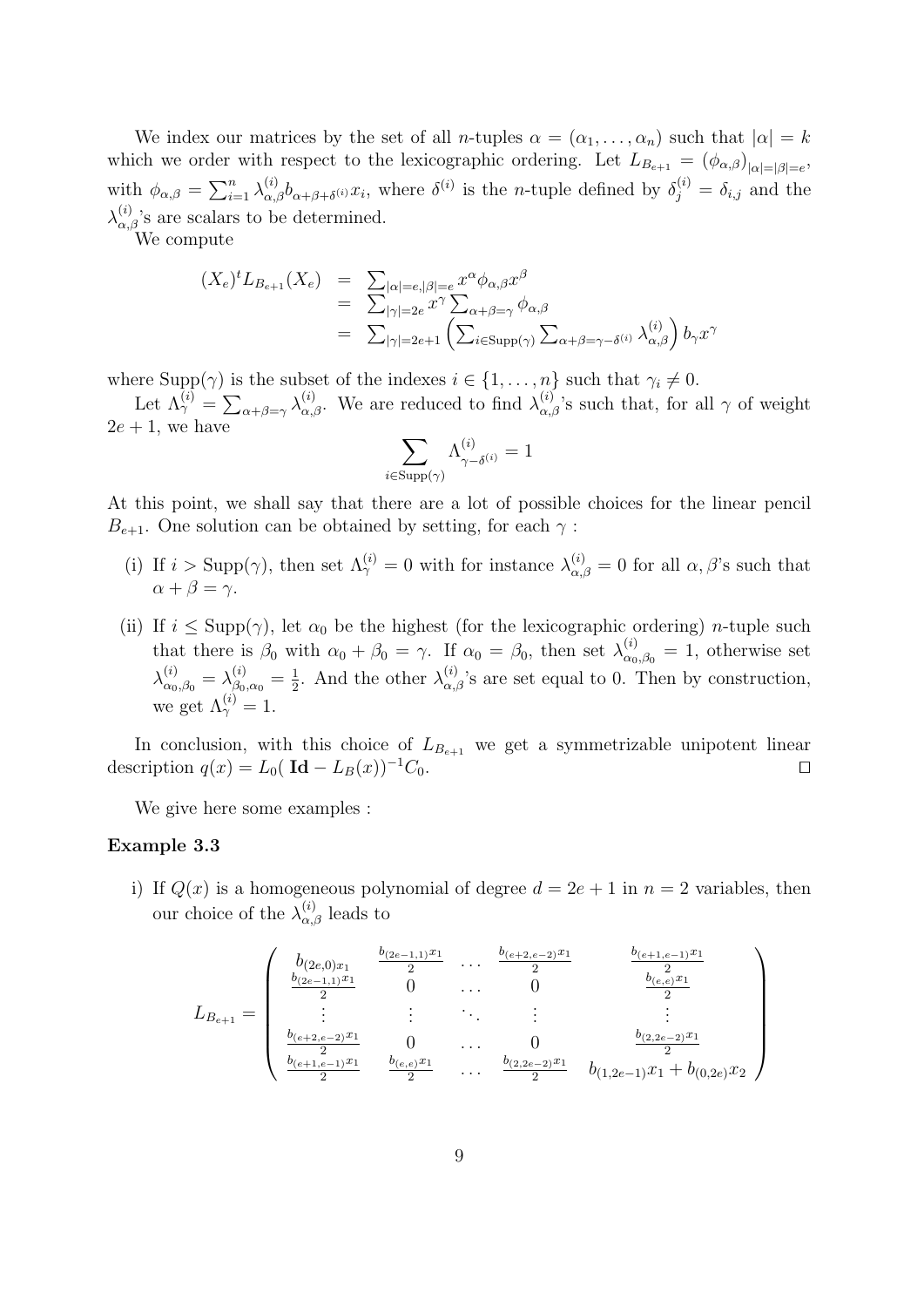But, for instance, another choice could also lead to the diagonal matrix

$$
L'_{B_{e+1}} = \begin{pmatrix} b_{(d,0)}x_1 + b_{(d-1,1)}x_2 & 0 & \cdots & 0 \\ 0 & b_{(d-2,2)}x_1 + b_{(d-3,3)}x_2 & \vdots & \vdots \\ \vdots & \vdots & \ddots & \vdots \\ 0 & \cdots & 0 & b_{(1,d-1)}x_1 + b_{(0,d)}x_2 \end{pmatrix}
$$

ii) If  $Q(x) = \sum_{|\beta|=3} b_{\beta} x^{\beta}$  is a homogeneous polynomial of degree 3 in 3 variables, then our construction gives

$$
L_{B_2} = \begin{pmatrix} b_{(3,0,0)}x_1 & \frac{b_{(2,1,0)}x_1}{2} & \frac{b_{(2,0,1)}x_1}{2} \\ \frac{b_{(2,1,0)}x_1}{2} & b_{(1,2,0)}x_1 + b_{(0,3,0)}x_2 & \frac{b_{(1,1,1)}x_1 + b_{(0,2,1)}x_2}{2} \\ \frac{b_{(2,0,1)}x_1}{2} & \frac{b_{(1,1,1)}x_1 + b_{(0,2,1)}x_2}{2} & b_{(1,0,2)}x_1 + b_{(0,1,2)}x_2 + b_{(0,0,3)}x_3 \end{pmatrix}
$$

Note that if our linear descriptions are obtained by explicit formulas, on the other hand their sizes are fixed a priori. To compare with the proof of [HMV, Theorem 14.1] which deals with minimal linear description (for symmetric non-commutative polynomials) although they are not given by explicit formulas.

### 3.3 Symmetric determinantal representation

Let us state the main result over the reals :

**Theorem 3.4** Let  $p(x)$  be a polynomial of degree d in n variables over  $\mathbb{R}$  such that  $p(0) \neq 0$ . Then,  $p(x)$  admits a symmetric determinantal representation, namely there are a signature matrix  $J \in \mathbb{SR}^{N \times N}$ , and a  $N \times N$  symmetric linear pencil  $L_A(x)$  such that

$$
p(x) = p(0) \det(J) \det(J - L_A(x))
$$

where  $N = 2 {n + \lfloor \frac{d}{2} \rfloor \choose n}$ .

*Proof:* Set  $q(x) = 1 - p(x) = \sum_{|\alpha| \le d} a_{\alpha} x^{\alpha}$ . If the degree d of  $p(x)$  is odd, then let  $Q(x, x_{n+1}) = \sum_{|\alpha| \le d} a_{\alpha} x^{\alpha} x_{n+1}^{d-|\alpha|}$  be the homogenization of the polynomial  $q(x)$  obtained by introducing the extra variable  $x_{n+1}$ . Then,  $Q(x, x_{n+1})$  admits a symmetrizable unipotent linear description as shown in Proposition 3.2 :

$$
Q(x, x_{n+1}) = L_0(\ \mathrm{Id} - L_B(x))^{-1}C_0
$$

where  $S_N C_0 = L_0^t$  and  $S_N L_B = (L_B)^t S_N$ .

Set  $(\tilde{x}) = (x, x_{n+1})$ . By symmetrization, we get the linear unipotent symmetric description

$$
Q(\widetilde{x}) = \widetilde{C}^t (J - L_{\widetilde{A}})^{-1} \widetilde{C}
$$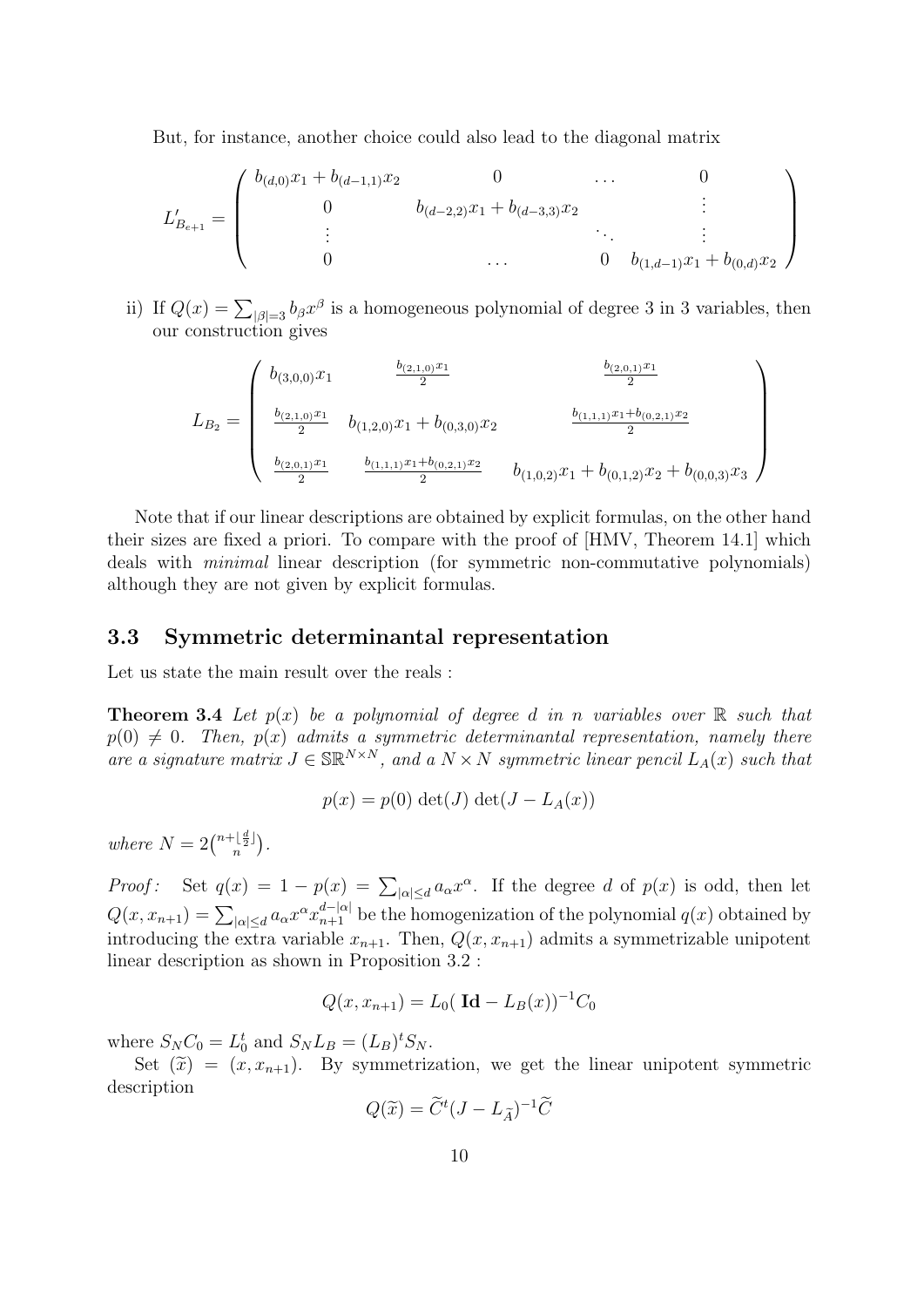$\sum_{i=1}^{n+1} A_i x_i = L_A(x) + A_{n+1}x_{n+1}$ . Then, we deduce by Proposition 2.6 the following where J is a signature matrix,  $A_1, \ldots, A_{n+1}$  are symmetric matrices and  $L_{\tilde{A}}(x)$  = determinantal representation

$$
1 - Q(\widetilde{x}) = \det(J) \det(J - \widetilde{C}\widetilde{C}^t - L_{\widetilde{A}}(\widetilde{x}))
$$

If do the substitution  $x_{n+1} = 1$ , we get

$$
p(x) = 1 - q(x) = 1 - Q(x, 1) = \det(J) \det(J - \tilde{C}\tilde{C}^t - A_{n+1} - L_A(x))
$$

Since  $p(0) \neq 0$ , the matrix  $J - \widetilde{C}\widetilde{C}^t - A_{n+1}$  is symmetric invertible, so there is another signature matrix  $J'$  and a symmetric invertible matrix  $V$  such that

$$
J - \widetilde{C}\widetilde{C}^t - A_{n+1} = V^{-1}J'(V^{-1})^t
$$

If we set  $A' = VAV^t$ , we get  $\det(J - \tilde{C}\tilde{C}^t - L_A(x)) = \det(V)^{-2} \det(J' - L_{A'}(x))$  and we obtain the wanted identity

$$
p(x) = \det(J) \det(V)^{-2} \det(J' - L_{A'}(x))
$$

Now, if the degree d of  $p(x)$  is even, then let  $Q(x, x_{n+1}) = \sum_{|\alpha| \le d} a_{\alpha} x^{\alpha} x_{n+1}^{d-|\alpha|+1}$  which is the homogenization of the polynomial  $q(x)$  times the extra variable  $x_{n+1}$ . Then,  $Q(x, x_{n+1})$ is a homogeneous polynomial of odd degree  $d + 1$  such that  $q(x) = Q(x, 1)$ . Thus, we reduce to the proof of the previous case. □

We shall emphasis that this proof gives explicit determinantal formulas for *families* of polynomials of given degree. Here is an example of such formulas when  $n = 2$  and  $d = 3$ :

#### Example 3.5

Let  $p(x_1, x_2) = \sum_{|\alpha| \leq 3} a_\alpha x^\alpha$  be a generic polynomial of degree 3 in 2 variables. Let  $Q(x_1, x_2, x_3) = \sum_{|\beta|=3} x^{\beta}$  be the homogenization of  $1 - p(x_1, x_2)$ . We construct the unipotent symmetrizable linear description of  $Q$  given in example 3.3 ii). We obtain a linear pencil  $L_B$  which we specialize by setting  $b_{(i,j,0)} = -a(i,j)$  for all  $(i,j) \neq (0,0)$  and  $b_{(0,0,3)} = -a(0,0) + 1$ . Then, the polynomial  $p(x_1, x_2) = 1 - Q(x_1, x_2, 1)$  has a symmetric determinantal representation

$$
p(x_1, x_2) = \det(A_0 + L_A(x))
$$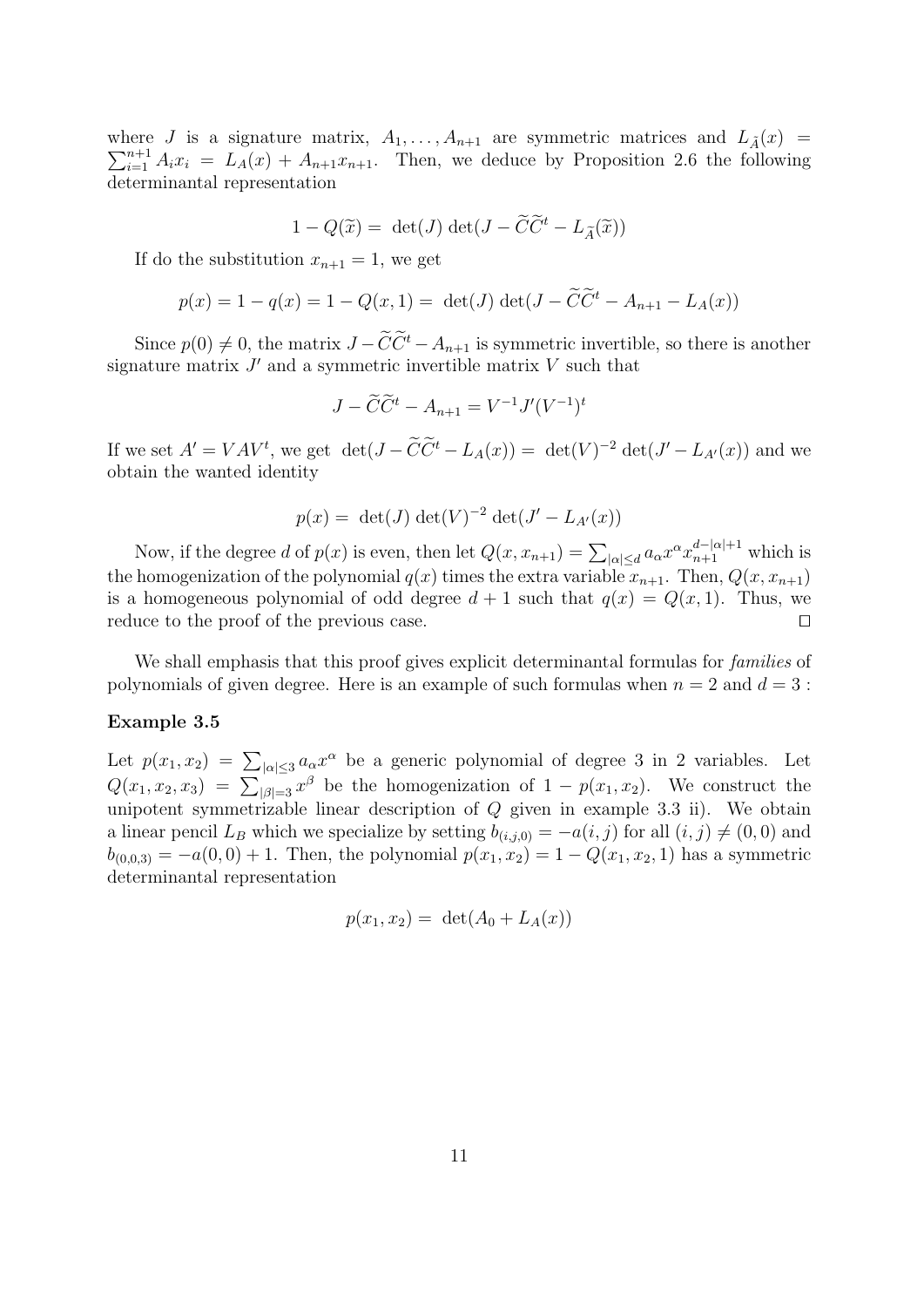where  $L_A(x)$  is the matrix

|               |                                       | $-\frac{x_2}{2}$                                                                                                                              | $-\frac{x_1}{2}$         | $rac{x_1}{2}$            | $rac{x_2}{2}$                                                        |                                       |                  |
|---------------|---------------------------------------|-----------------------------------------------------------------------------------------------------------------------------------------------|--------------------------|--------------------------|----------------------------------------------------------------------|---------------------------------------|------------------|
| $\theta$      |                                       | $\frac{a_{(1,0)}x_1 + a_{(0,1)}x_2}{2} \quad \frac{a_{(1,1)}x_1 + a_{(0,2)}x_2}{4} \quad \frac{a_{(2,0)}x_1}{4}$                              |                          |                          | $\frac{a_{(2,0)}x_1}{4}$ $\frac{a_{(1,1)}x_1+a_{(0,2)}x_2}{4}$       | $\frac{a_{(1,0)}x_1+a_{(0,1)}x_2}{2}$ | $\Omega$         |
| $rac{x_2}{2}$ | $\frac{a_{(1,1)}x_1+a_{(0,2)}x_2}{4}$ | $\frac{a_{(1,2)}x_1 + a_{(0,3)}x_2}{2} \quad \frac{a_{(2,1)}x_1}{4} \quad \frac{a_{(2,1)}x_1}{4} \quad \frac{a_{(1,2)}x_1 + a_{(0,3)}x_2}{2}$ |                          |                          |                                                                      | $\frac{a_{(1,1)}x_1+a_{(0,2)}x_2}{4}$ | $\frac{x_2}{2}$  |
| $rac{x_1}{2}$ | $\frac{a_{(2,0)}x_1}{4}$              | $\frac{a_{(2,1)}x_1}{4}$                                                                                                                      | $\frac{a_{(3,0)}x_1}{2}$ | $\frac{a_{(3,0)}x_1}{2}$ | $\frac{a_{(2,1)}x_1}{4}$                                             | $\frac{a_{(2,0)}x_1}{4}$              | $-\frac{x_1}{2}$ |
| $rac{x_1}{2}$ | $\frac{a_{(2,0)}x_1}{4}$              | $\frac{a_{(2,1)}x_1}{4}$                                                                                                                      | $\frac{a_{(3,0)}x_1}{2}$ | $\frac{a_{(3,0)}x_1}{2}$ | $\frac{a_{(2,1)}x_1}{4}$                                             | $\frac{a_{(2,0)}x_1}{4}$              | $rac{x_1}{2}$    |
| $rac{x_2}{2}$ |                                       | $\frac{a_{(1,1)}x_1+a_{(0,2)}x_2}{4} \quad \frac{a_{(1,2)}x_1+a_{(0,3)}x_2}{2}$                                                               | $\frac{a_{(2,1)}x_1}{4}$ |                          | $\frac{a_{(2,1)}x_1}{4}$ $\frac{a_{(1,2)}x_1+a_{(0,3)}x_2}{2}$       | $\frac{a_{(1,1)}x_1+a_{(0,2)}x_2}{4}$ | $rac{x_2}{2}$    |
| $\theta$      | $\frac{a_{(1,0)}x_1+a_{(0,1)}x_2}{2}$ | $\frac{a_{(1,1)}x_1+a_{(0,2)}x_2}{4}$                                                                                                         | $\frac{a_{(2,0)}x_1}{4}$ |                          | $\frac{a_{(2,0)}x_1}{4} \quad \frac{a_{(1,1)}x_1 + a_{(0,2)}x_2}{4}$ | $\frac{a_{(1,0)}x_1+a_{(0,1)}x_2}{2}$ | $\theta$         |
|               |                                       | $-\frac{x_2}{2}$                                                                                                                              | $-\frac{x_1}{2}$         | $rac{x_1}{2}$            | $rac{x_2}{2}$                                                        |                                       |                  |

and  $A_0 =$  $\begin{pmatrix} \frac{1}{2} & -\frac{1}{2} \end{pmatrix}$   $\frac{1}{2}$  0 0 0 0  $\frac{1}{2}$ 1 2  $-\frac{1}{2}$ 2  $rac{1}{2} + \frac{a_{(0,0)}}{2}$  $\frac{0.0}{2}$  0 0 0 0  $-\frac{1}{2} + \frac{a_{(0,0)}}{2}$   $-\frac{1}{2}$ 2 0 0 1 0 0 0 0 0 0 0 0 1 0 0 0 0 0 0 0 0 −1 0 0 0 0 0 0 0 0 −1 0 0  $\frac{1}{2}$   $-\frac{1}{2}$  +  $\frac{a_{(0,0)}}{2}$  $\frac{0,0)}{2}$  0 0 0  $-\frac{3}{2} + \frac{a_{(0,0)}}{2}$ 2 1 2  $\frac{1}{2}$   $-\frac{1}{2}$  $\frac{1}{2}$  0 0 0 0  $\frac{1}{2}$   $-\frac{3}{2}$ 2  $\setminus$ 

To get a determinantal representation as given in Theorem 3.4, it remains to compute a decomposition  $A_0 = V^{-1}J(V^{-1})$  where J is a signature matrix. Of course, this decomposition (and for instance the eigenvalues of  $A_0$ ) depends on the value of  $a_{(0,0)}$ .

### 4 Extensions

#### 4.0.1 Over a ring

First, we construct a slightly different linear description as in section 3.2, which will be more convenient to handle point 2) of the forthcoming Theorem 4.1.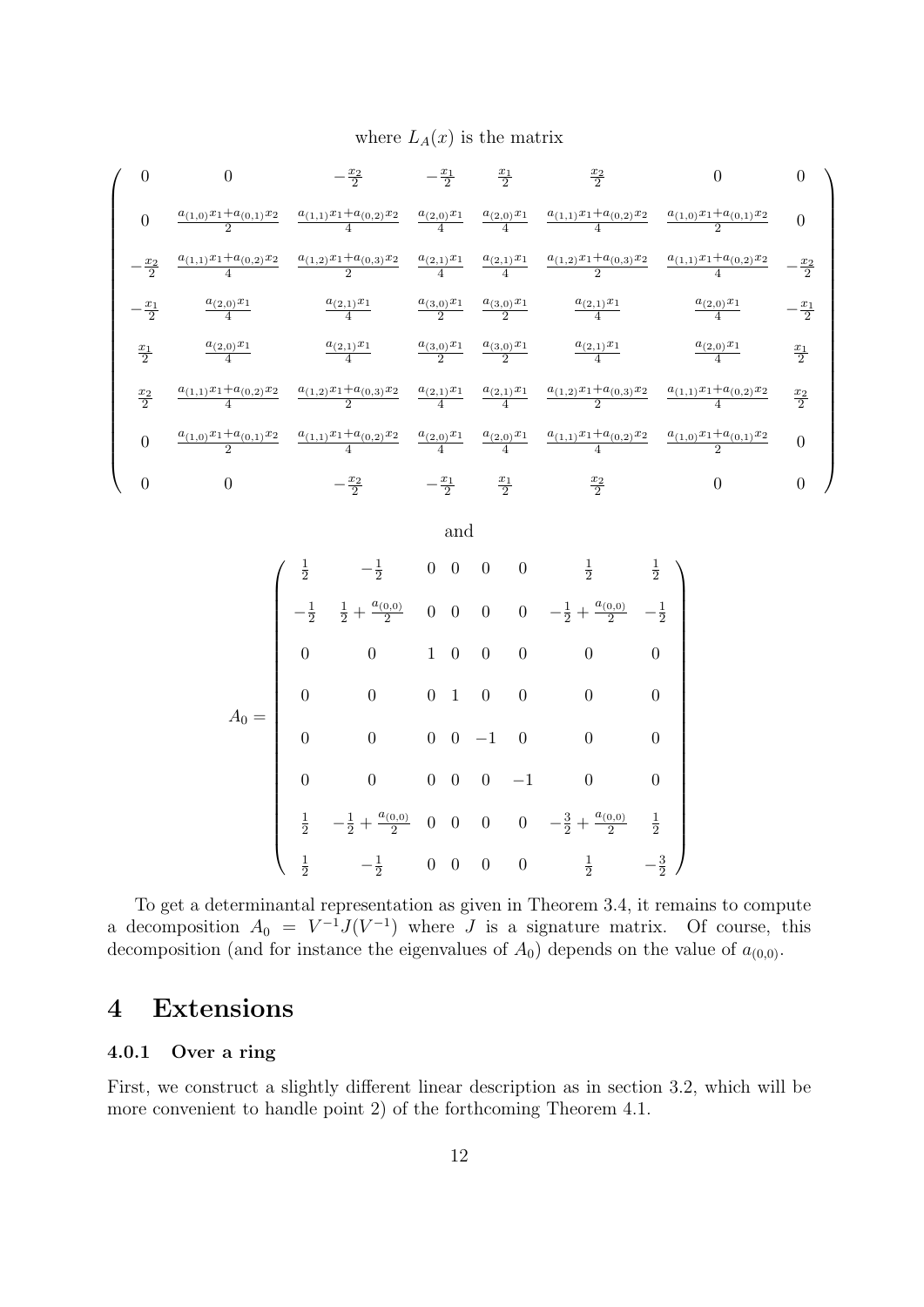We still consider a polynomial  $Q(x)$ , homogeneous of degree  $d = 2e + 1$ , and set  $L_B(x) = SD(L_{B_1}, \ldots, L_{B_d})$  and  $S_N$  exactly as in section 3.2. The change is that we now set  $(D_0)^t = (1, 0, \ldots, 0, 1)$ . We obviously have  $S_N D_0 = D_0$ .

With the choice of the  $L_{B_i}$ 's as in Proposition 3.2, we still get a symmetrizable unipotent linear description, but for the polynomial  $Q(x) + 2$ :

$$
Q(x) + 2 = \sum_{|\alpha| = d} b_{\alpha} x^{\alpha} = (X_e)^t L_{B_{e+1}}(X_e) + 2 = D_0^t (\mathbf{Id} - L_B(x))^{-1} D_0
$$

Such a linear description will be said of type  $(D_0S_N D_0)$ .

**Theorem 4.1** Let  $p(x)$  be a polynomial of degree d in n variables over a ring R of characteristic different from 2. Let  $N = 2 {n + \lfloor \frac{d}{2} \rfloor \choose n}$ . Then,

1) There is a symmetric  $N \times N$  affine linear pencil  $A_0 + L_A(x)$  with entries in R such that

$$
p(x) = \det(A_0 + L_A(x)).
$$

2) If  $p(x) = P(x) + p(0)$  where  $P(x)$  is a homogeneous polynomial of odd degree and  $p(0)$  is invertible in R, then there is a symmetric determinantal representation as in Theorem 3.4. Namely, there are a signature matrix  $J \in \mathbb{SR}^{N \times N}$ , and a  $N \times N$ symmetric linear pencil  $L_A(x)$  with coefficients in R such that

$$
p(x) = p(0) \det(J) \det(J - L_A(x))
$$

Proof: We follow the proof of Theorem 3.4. We just have to check that we are dealing with matrices with coefficients in the ring R.

First, we assume that the degree d of  $p(x)$  is odd :  $d = 2e + 1$ .

Set  $q(x) = (1 - p(x)) - 2 = -1 - p(x)$  and let  $Q(x, x_{n+1})$  be the homogenization of  $q(x)$ .

The polynomial  $Q(x, x_{n+1})$  admits a linear description of type  $(D_0S_ND_0)$ :

$$
Q(x, x_{n+1}) = D_0^t (\mathbf{Id} - L_B(x))^{-1} D_0
$$

We must be careful at the symmetrization step. Indeed, over the reals, the existence of a matrix U and a signature matrix J such that  $S_N = UJ U^t$  is given by the diagonalization theorem for real symmetric matrices. For instance, if  $N = 2$  we have the following identity over the reals

$$
S_2 = \begin{pmatrix} 0 & 1 \\ 1 & 0 \end{pmatrix} = \begin{pmatrix} \frac{1}{\sqrt{2}} & \frac{1}{\sqrt{2}} \\ \frac{1}{\sqrt{2}} & \frac{-1}{\sqrt{2}} \end{pmatrix} \begin{pmatrix} 1 & 0 \\ 0 & -1 \end{pmatrix} \begin{pmatrix} \frac{1}{\sqrt{2}} & \frac{1}{\sqrt{2}} \\ \frac{1}{\sqrt{2}} & \frac{-1}{\sqrt{2}} \end{pmatrix}
$$

In order to work over  $R$ , we will prefer to write the following

$$
\left(\begin{array}{cc} 0 & 1 \\ 1 & 0 \end{array}\right) = \frac{1}{2} \left(\begin{array}{cc} 1 & 1 \\ 1 & -1 \end{array}\right) \left(\begin{array}{cc} 1 & 0 \\ 0 & -1 \end{array}\right) \left(\begin{array}{cc} 1 & 1 \\ 1 & -1 \end{array}\right)
$$

To perform this slight transformation for general  $N$ , we need to introduce some new matrices :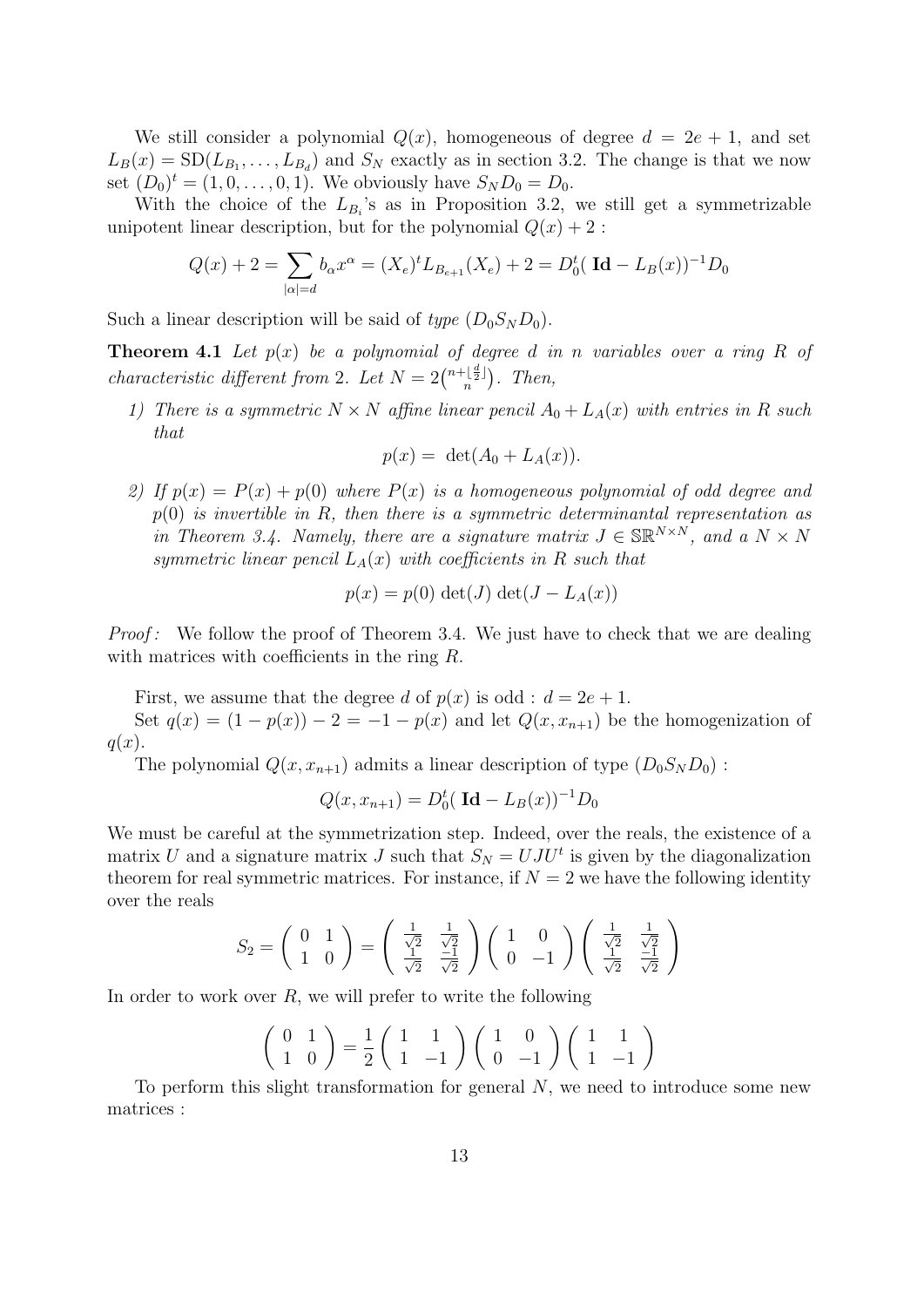• The signature matrix

$$
J = \left(\begin{array}{cccccc} \textbf{Id}_{n_0} & 0 & 0 & 0 & 0 & 0 \\ 0 & \ddots & 0 & 0 & 0 & 0 \\ 0 & 0 & \textbf{Id}_{n_k} & 0 & 0 & 0 \\ 0 & 0 & 0 & -\textbf{Id}_{n_k} & 0 & 0 \\ 0 & 0 & 0 & 0 & \ddots & 0 \\ 0 & 0 & 0 & 0 & 0 & -\textbf{Id}_{n_0} \end{array}\right)
$$

• The anti-diagonal matrix of size  $k \times k$ 

$$
\mathbf{Ad}_k = \left( \begin{array}{cccc} 0 & \dots & 0 & 1 \\ \vdots & \ddots & \ddots & 0 \\ 0 & \dots & \ddots & \vdots \\ 1 & 0 & \dots & 0 \end{array} \right)
$$

• The permutation matrix

$$
P = \left(\begin{array}{cccccc} \mathbf{A}\mathbf{d}_{m_0} & 0 & 0 & 0 & 0 & 0 \\ 0 & \ddots & 0 & 0 & 0 & 0 \\ 0 & 0 & \mathbf{A}\mathbf{d}_{m_k} & 0 & 0 & 0 \\ 0 & 0 & 0 & \mathbf{Id}_{m_k} & 0 & 0 \\ 0 & 0 & 0 & 0 & \ddots & 0 \\ 0 & 0 & 0 & 0 & 0 & \mathbf{Id}_{m_0} \end{array}\right)
$$

• And the matrix

$$
Y = \left(\begin{array}{ccccc} \textbf{Id}_{m_0} & 0 & 0 & 0 & 0 & \textbf{Ad}_{m_0} \\ 0 & \ddots & 0 & 0 & \ddots & 0 \\ 0 & 0 & \textbf{Id}_{m_k} & \textbf{Ad}_{m_k} & 0 & 0 \\ 0 & 0 & \textbf{Ad}_{m_k} & -\textbf{Id}_{m_k} & 0 & 0 \\ 0 & \ddots & 0 & 0 & \ddots & 0 \\ \textbf{Ad}_{m_0} & 0 & 0 & 0 & 0 & -\textbf{Id}_{m_0} \end{array}\right)
$$

Then, we only check that  $S_N = \frac{1}{2} W J W^t$  where  $W = PY$ .

All the considered matrices have entries in  $R$ , and this property hold also for the following matrices

$$
W^{-1} = \frac{1}{2}(JW^t S_N) = \frac{1}{2}W^t
$$
  

$$
L_{\tilde{A}} = \frac{1}{2}JW^t L_A(W^{-1})^t
$$

and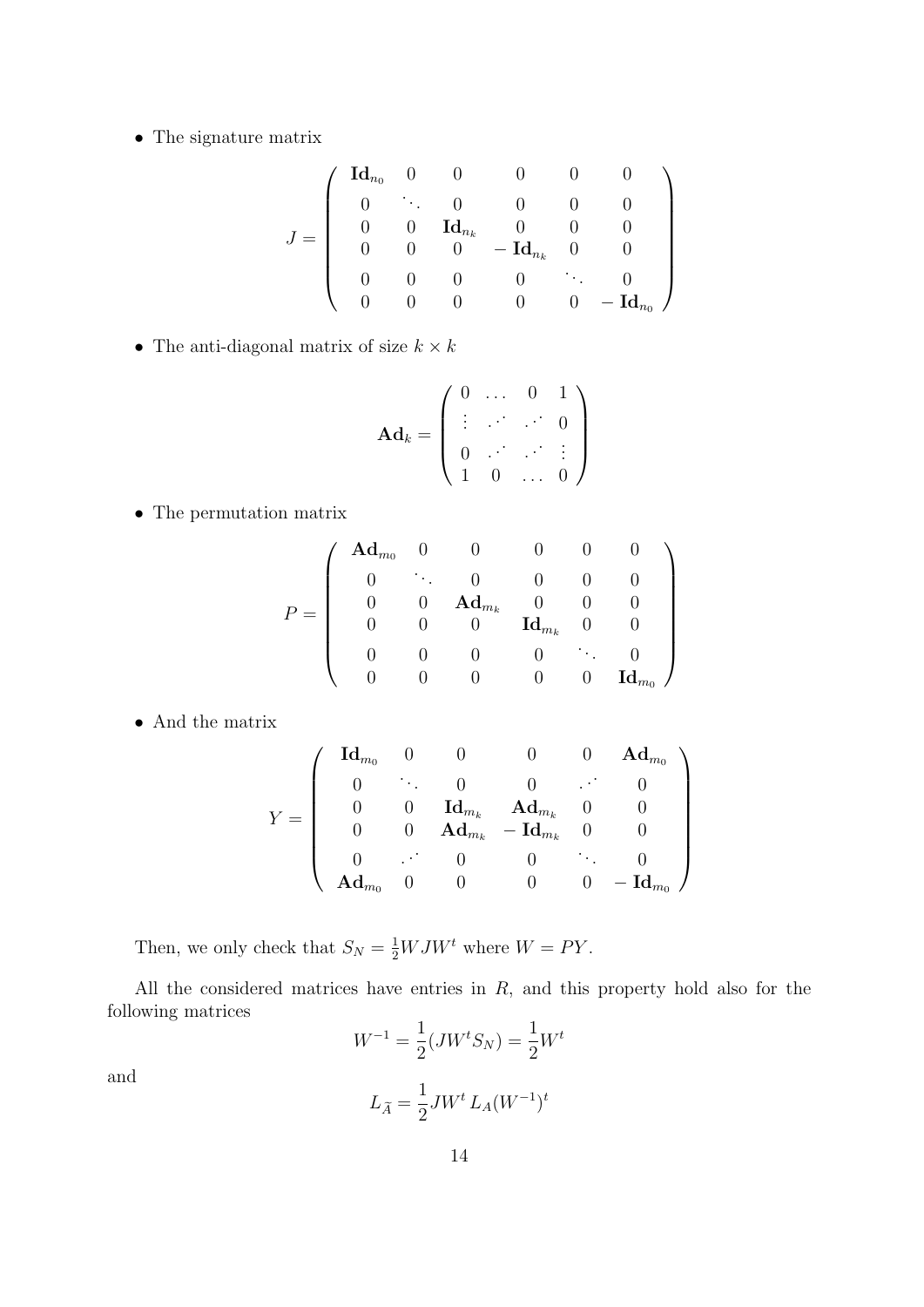Now, if we set formally  $D_0(D_0)^t = 2W^{-1}D_0D_0^t(W^{-1})^t$  (the right side of the equality has entries in R although  $D_0$  has not), then we are able to deduce from Proposition 2.6 the following determinantal representation with coefficients in  $R$ :

$$
1 - (Q(\widetilde{x}) + 2) = \det(J) \det(J - \widetilde{D}_0 \widetilde{D}_0^t - L_{\widetilde{A}}(\widetilde{x}))
$$

If do the substitution  $x_{n+1} = 1$ , we get

$$
p(x) = 1 - (q(x) + 2) = 1 - (Q(x, 1) + 2) = \det(J) \det(J - \widetilde{D_0} \widetilde{D_0}^t - A_{n+1} - L_A(x))
$$

This conclude the proof of the first point when the degree of  $p(x)$  is odd. We do the same trick as in the proof of Theorem 3.4 if the degree of  $p(x)$  is even.

Now, to prove point 2), we first observe that  $p(x) = -p(0)\left(1 - \left(\frac{P(x)}{p(0)} + 2\right)\right)$ , which has sense since  $p(0)$  is invertible. Next, we copy the proof of point 1) with the polynomial  $Q(x) = \frac{P(x)}{P(0)}$ , except that we do not need to add any extra-variable  $x_{n+1}$ . In fact we have :

$$
1 - (Q(x) + 2) = \det(J) \det(J - \widetilde{D}_0 \widetilde{D}_0^t - L_{\widetilde{A}}(x))
$$

And we compute

$$
\widetilde{D_0}(\widetilde{D_0})^t = \left( \begin{array}{cccc} 2 & 0 & \dots & 0 \\ 0 & \dots & \dots & 0 \\ \vdots & & & \vdots \\ 0 & \dots & \dots & 0 \end{array} \right)
$$

Hence,

$$
J-\widetilde{D_0}\widetilde{D_0}^t=\left(\begin{array}{ccc} -1 & 0 & \mathbf{0} \\ \mathbf{0} & \mathbf{Id}_{m_1+...+m_e} & \mathbf{0} \\ \mathbf{0} & \mathbf{0} & -\mathbf{Id}_{m_0+m_1+...+m_e} \end{array}\right)
$$

which is a signature matrix, and we are done.

Note that linear descriptions of type  $(D_0S_N D_0)$  play a crucial role in order to find a signature matrix at this step. □

### 4.1 Noncommutative symmetric polynomials

The aim of this section is to adapt the construction of section 3.2 to the setting of noncommutative polynomials (in short NC-polynomials).

We denote by  $\Gamma_n$  the free semi-group on the n symbols  $\{\xi_1, \ldots, \xi_n\}$ . Let  $x_1, \ldots, x_n$ be *n* noncommutating formal variables and for a word  $\alpha = \xi_{i_1} \dots \xi_{i_k} \in \Gamma_n$ , we define  $x^{\alpha} = x_{i_1} \dots x_{i_k}$ . For instance we have the identity  $x^{\alpha} x^{\beta} = x^{\alpha \beta}$ .

Then, a general NC-polynomials is a finite sum of the form  $\sum_{\alpha \in \Gamma_n} a_{\alpha} x^{\alpha}$ , with  $a_{\alpha} \in \mathbb{R}$ . We write  $\mathbb{R}[x] = \mathbb{R}[x_1, \ldots, x_n]$  for the ring of all NC-polynomials over the reals.

On  $\mathbb{R}[x]$ , we define a transposition involution <sup>t</sup>. It is R-linear and such that, if  $x^{\alpha} = x_{i_1} x_{i_2} \dots x_{i_k}$ , then  $(x^{\alpha})^t = x_{i_k} \dots x_{i_2} x_{i_1}$ .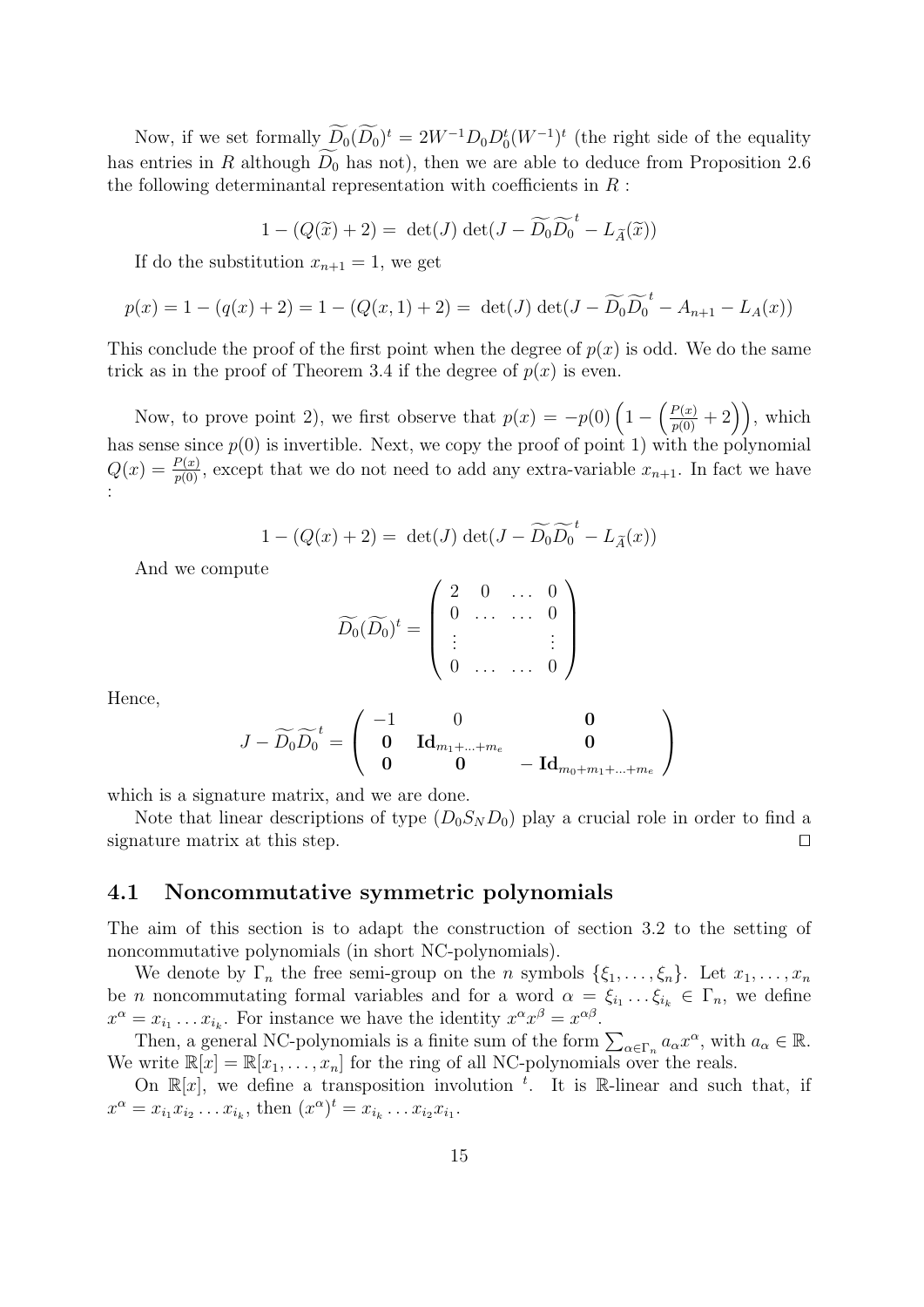Then, a NC-polynomial  $p(x)$  will be called *symmetric* if  $p(x)^t = p(x)$  (we implicitly assumed that the variables  $x_i$  are symmetric).

In this setting, we still may define the weight of a monomial  $x^{\omega}$ , as the weight of the word  $\omega$ . Furthermore, we will still consider the lexicographic ordering on monomials as the lexicographic ordering on the words corresponding to the exponents. So, it appears possible to adapt the construction to NC-polynomial, and we get :

**Theorem 4.2** Let  $p(x)$  be a symmetric NC-polynomial of degree d in n variables over  $\mathbb{R}$ such that  $p(0) \neq 0$ . Then,  $p(x)$  admits a symmetric determinantal representation, namely there are a signature matrix  $J \in \mathbb{SR}^{N \times N}$ , and a  $N \times N$  symmetric linear pencil  $L_A(x)$ such that

$$
p(x) = p(0) \det(J) \det(J - L_A(x))
$$

where  $N=2\left(\frac{n^{\lfloor \frac{d}{2} \rfloor}-1}{n-1}\right)$  $n-1$ .

Proof: First of all, as in Proposition 3.2, we show the existence of a unipotent symmetric linear description for  $Q(x)$ , a given NC homogeneous symmetric polynomial of odd degree  $d = 2e + 1$ . We write  $Q(x) = \sum_{|\alpha|=d} a_{\alpha} x^{\alpha}$ .

Let  $p_k = p_k(n) = n^k$  be the number of NC-monomials of degree k in the n variables  $(x_1, \ldots, x_n)$  and denote by  $X_k$  the column matrix of all NC-monomials of degree k, ordered with the lexicographic ordering.

We still consider a linear pencil of the form  $L_B(x) = SD(L_{B_1}, \ldots, L_{B_d})$  where the  $L_{B_i}$ 's are given as follows. For  $i = 1 \dots e$ , let

$$
L_{B_i} = (x_1 \operatorname{Id}_{p_{i-1}}, x_2 \operatorname{Id}_{p_{i-1}}, \dots, x_n \operatorname{Id}_{p_{i-1}})^t \text{ and } L_{B_{e+i+1}} = (L_{B_i})^t
$$

We shall note that  $B_i = B_{i-1} \bigotimes \mathbf{Id}_{p_{i-1}}$  for  $i = 1 \dots e$ , and also that  $X_e = L_{B_e} \times L_{B_{e-1}} \times L_{B_{e-1}}$  $\ldots \times L_{B_1}.$ 

Then, it remains to define  $L_{B_{e+1}}$ , which appears to be even more canonical than in the commutative setting. Indeed, we may simply set  $L_{B_{e+1}} = (\phi_{\alpha,\beta})_{|\alpha|=e,|\beta|=e}$  where  $\phi_{\alpha,\beta} = \sum_{i=1}^n a_{(\alpha,i,\beta)} x_i.$ 

Since  $Q(x)$  is symmetric we have relations  $a_{\alpha} = a_{\alpha^t}$ , which lead to the equality  $\phi_{\alpha,\beta} = \phi_{\beta,\alpha}$ . Thus, the matrix  $L_{B_{\rho+1}}$  is symmetric and such that

$$
Q(x) = \sum_{|\alpha|=2e+1} b_{\alpha} x^{\alpha} = (X_e)^t L_{B_{e+1}}(X_e)
$$

It corresponds to an unipotent symmetrizable linear description of  $Q(x)$  of size  $N = 2 \sum_{k=0}^{\lfloor \frac{d}{2} \rfloor} p_k$ :

$$
Q(x) = L_0(\mathrm{Id} - L_B(x))^{-1}C_0
$$

with  $L_0 = (0, \ldots, 0, 1)$  and  $C_0 = (1, 0, \ldots, 0)^t$ .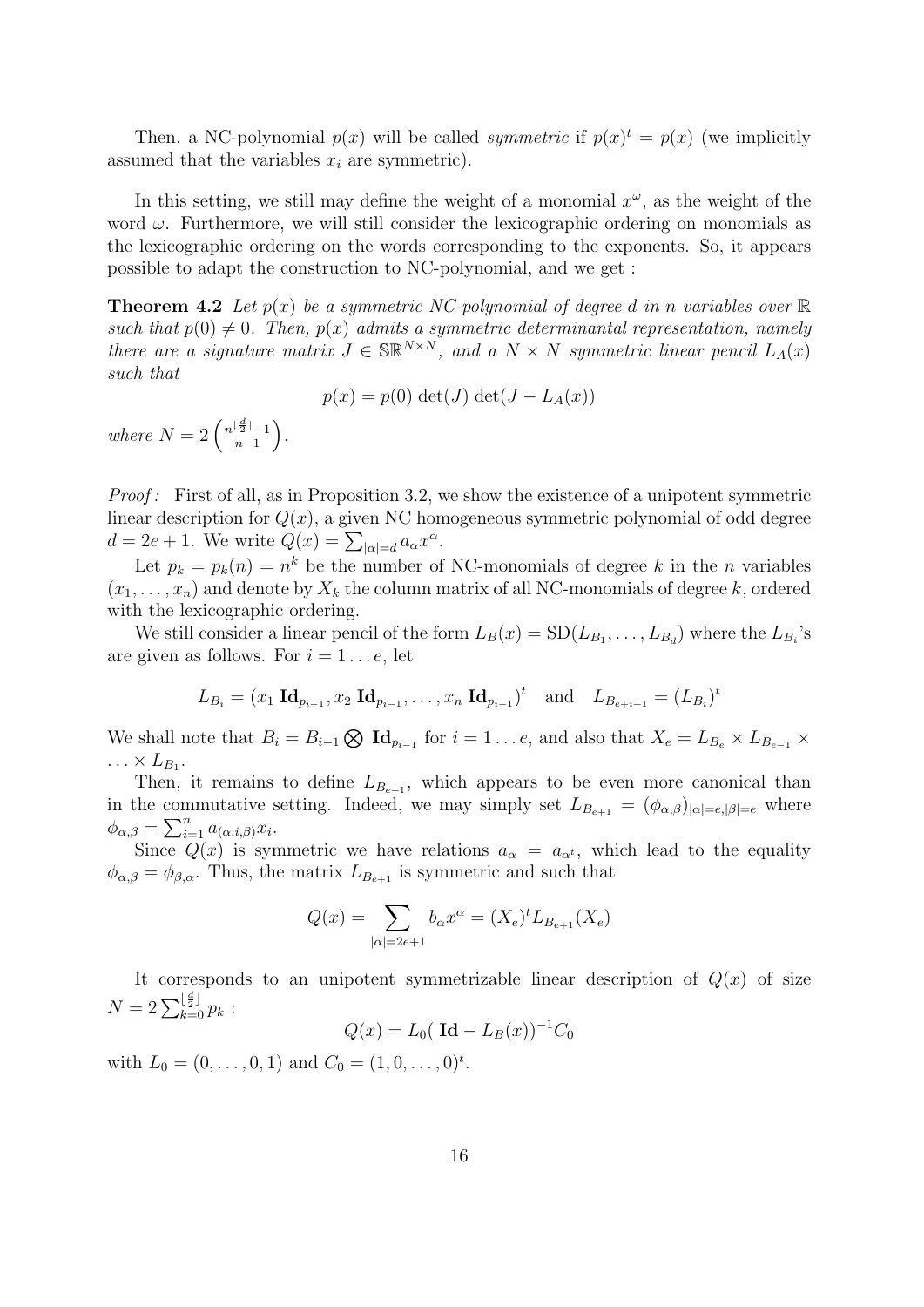Then, the only thing we have to change in the proof of Theorem 3.4, is that we shall consider the symmetric-homogenization  $Q(x, x_{n+1})$  of our polynomial  $q(x)$ . Namely

$$
Q(x, x_{n+1}) = \sum_{|\alpha| \le d} \frac{a_{\alpha}}{2} \left( x^{\alpha} x_{n+1}^{d - |\alpha|} + x_{n+1}^{d - |\alpha|} x^{\alpha} \right)
$$

# 5 Some questions

• It would be very interesting to find polynomials which have a *unitary* determinantal representation (i.e.  $A_0 = \mathbf{Id}$  in the formulation of Theorem 4.1). Indeed, this polynomials are of great interest for instance in optimization (see [HV] for properties of such polynomials and references on the subject).

Unfortunately, our construction (with the choices of  $S_N$ ,  $L_0$ ,  $C_0$  and  $L_{B_{e+1}}$ ) gives representations which has no chance to be unitary. Indeed, the signature of the matrix  $S_N$  has as many +1 than -1.

• For a given NC-polynomial, there are several criterions to say if a linear description is minimal. For instance, there is an interesting one by the rank of the so-called Hankel matrix (see [BR, Theorem II.1.5]).

In fact, we may note that the integer  $N = 2\sum_{k=0}^{e} p_k$  which appears in Theorem 4.2 is equal to the rank of the Hankel matrix associated to a generic symmetric homogeneous NC-polynomial of degree  $2e + 1$ .

In the commutative setting, if  $p(x)$  is a given polynomial, we may consider a NCsymmetric lifting of  $p(x)$  and compute the rank of its Hankel matrix. So, the minimal size of a linear description of a given commutative polynomial can be obviously bounded by the minimum size of all linear descriptions associated to all possible NC-symmetric lifting of the polynomial. Although, it is not clear how to get a criterion.

#### Acknowledgements.

I wish to thank Markus Schweighofer for useful discussions on the subject.

# References

- [BR] J. Berstel, C. Reutenauer, Rational Series and their Languages, EATCS Monograph on Theoretical Computer Science, Springer, 1984
- [HMV] J.W. Helton, S. A. Mccullough, V. Vinnikov, Noncommutative convexity arises from linear matrix inequalities